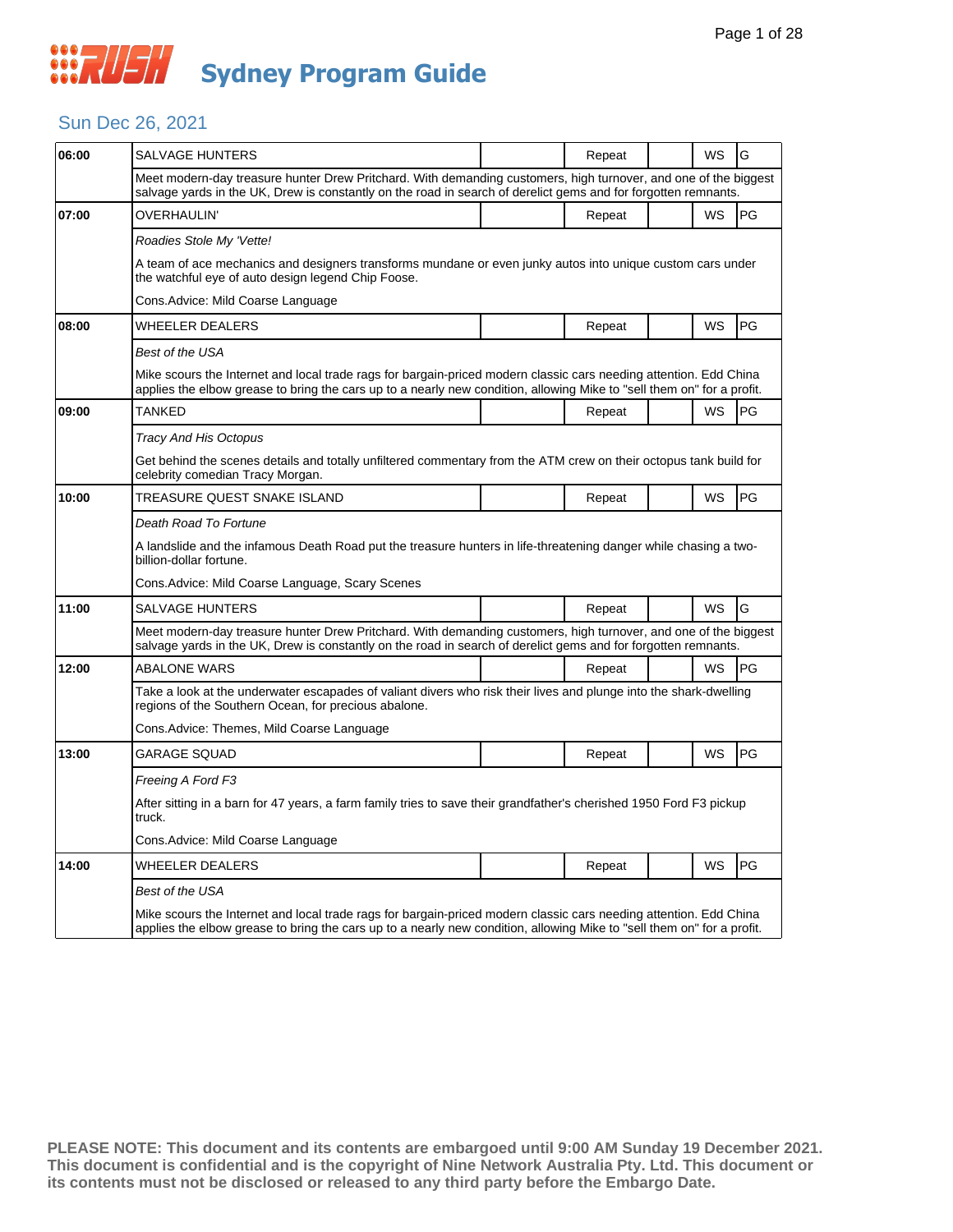#### Sun Dec 26, 2021

| 15:00 | <b>OVERHAULIN'</b>                                                                                                                                                                                       |           | Repeat |  | WS | PG |  |  |
|-------|----------------------------------------------------------------------------------------------------------------------------------------------------------------------------------------------------------|-----------|--------|--|----|----|--|--|
|       | Roadies Stole My 'Vette!                                                                                                                                                                                 |           |        |  |    |    |  |  |
|       | A team of ace mechanics and designers transforms mundane or even junky autos into unique custom cars under<br>the watchful eye of auto design legend Chip Foose.                                         |           |        |  |    |    |  |  |
|       | Cons. Advice: Mild Coarse Language                                                                                                                                                                       |           |        |  |    |    |  |  |
| 16:00 | <b>TOP GEAR</b>                                                                                                                                                                                          | Captioned | Repeat |  | WS | PG |  |  |
|       | With the discontinuation of the First Generation Range Rover Sport, Hammond tests out the Second Generation<br>Range Rover Sport. Also a special interview with Australian Formula 1 legend Mark Webber. |           |        |  |    |    |  |  |
| 17:30 | <b>TANKED</b>                                                                                                                                                                                            |           | Repeat |  | WS | PG |  |  |
|       | <b>Tracy And His Octopus</b>                                                                                                                                                                             |           |        |  |    |    |  |  |
|       | Get behind the scenes details and totally unfiltered commentary from the ATM crew on their octopus tank build for<br>celebrity comedian Tracy Morgan.                                                    |           |        |  |    |    |  |  |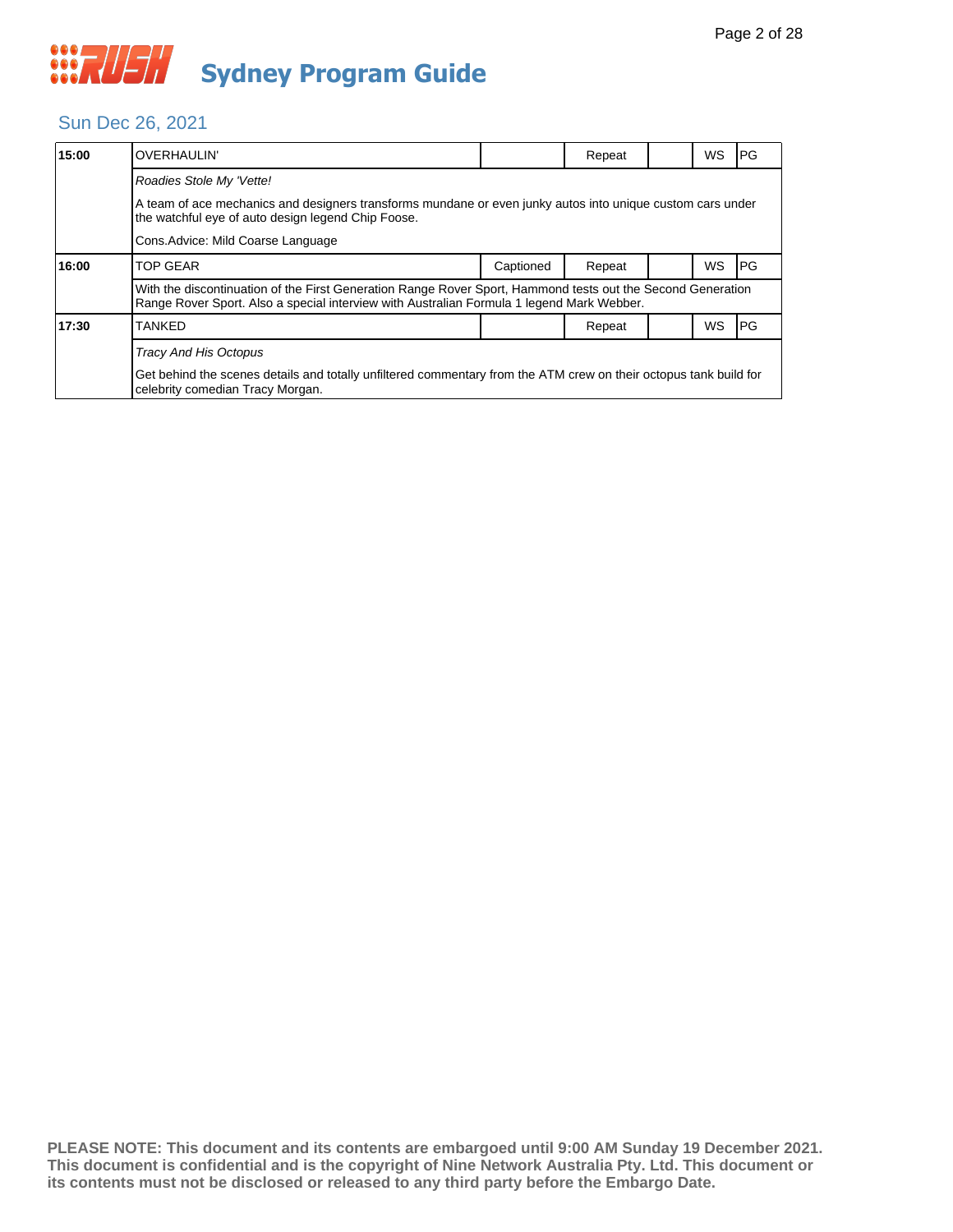#### Sun Dec 26, 2021

| 18:30 | WHEELER DEALERS                                                                                                                                                                                                                                |           | Repeat |  | WS        | PG         |  |  |
|-------|------------------------------------------------------------------------------------------------------------------------------------------------------------------------------------------------------------------------------------------------|-----------|--------|--|-----------|------------|--|--|
|       | Best of the USA                                                                                                                                                                                                                                |           |        |  |           |            |  |  |
|       | Mike scours the Internet and local trade rags for bargain-priced modern classic cars needing attention. Edd China<br>applies the elbow grease to bring the cars up to a nearly new condition, allowing Mike to "sell them on" for a profit.    |           |        |  |           |            |  |  |
| 19:30 | WHEELER DEALERS                                                                                                                                                                                                                                |           |        |  | WS        | PG         |  |  |
|       | Merkur XR4Ti                                                                                                                                                                                                                                   |           |        |  |           |            |  |  |
|       | Mike scours the Internet and local trade rags for bargain-priced modern classic cars needing attention. Edd China<br>applies the elbow grease to bring the cars up to a nearly new condition, allowing Mike to "sell them on" for a profit.    |           |        |  |           |            |  |  |
| 20:30 | <b>IRON RESURRECTION</b>                                                                                                                                                                                                                       |           | Repeat |  | WS        | <b>IPG</b> |  |  |
|       | Power-Infused Impala                                                                                                                                                                                                                           |           |        |  |           |            |  |  |
|       | Joe can hardly believe his luck when he finds a pristine '62 Impala owned by a customer who wants to cut it up and<br>strip it back; everything comes to a halt when money troubles threaten to leave this job in limbo.                       |           |        |  |           |            |  |  |
|       | Cons. Advice: Mild Coarse Language                                                                                                                                                                                                             |           |        |  |           |            |  |  |
| 21:30 | JUNKYARD EMPIRE                                                                                                                                                                                                                                |           |        |  | WS        | <b>PG</b>  |  |  |
|       | Cohen vs. Camaro                                                                                                                                                                                                                               |           |        |  |           |            |  |  |
|       | Andy Cohen knows a once-in-a-lifetime opportunity when he sees one When he comes across a 1967 Camaro Pace<br>car for sale, he jumps at the chance. But this rare, valuable classic comes with a catch: it's currently in a million<br>pieces. |           |        |  |           |            |  |  |
|       | Cons.Advice: Mild Coarse Language                                                                                                                                                                                                              |           |        |  |           |            |  |  |
| 22:30 | KINDIG CUSTOMS                                                                                                                                                                                                                                 |           | Repeat |  | <b>WS</b> | <b>PG</b>  |  |  |
|       | Thank You for Your Service                                                                                                                                                                                                                     |           |        |  |           |            |  |  |
|       | An active-duty serviceman wants to get his 1951 Ford pick-up finished once and for all. They get to work stretching<br>the cab and redesigning the front end.                                                                                  |           |        |  |           |            |  |  |
|       | Cons.Advice: Mild Coarse Language                                                                                                                                                                                                              |           |        |  |           |            |  |  |
| 23:30 | TOP GEAR                                                                                                                                                                                                                                       | Captioned | Repeat |  | WS        | PG         |  |  |
|       | With the discontinuation of the First Generation Range Rover Sport, Hammond tests out the Second Generation<br>Range Rover Sport. Also a special interview with Australian Formula 1 legend Mark Webber.                                       |           |        |  |           |            |  |  |
| 01:00 | <b>IRON RESURRECTION</b>                                                                                                                                                                                                                       |           | Repeat |  | WS        | PG         |  |  |
|       | Power-Infused Impala                                                                                                                                                                                                                           |           |        |  |           |            |  |  |
|       | Joe can hardly believe his luck when he finds a pristine '62 Impala owned by a customer who wants to cut it up and<br>strip it back; everything comes to a halt when money troubles threaten to leave this job in limbo.                       |           |        |  |           |            |  |  |
|       | Cons.Advice: Mild Coarse Language                                                                                                                                                                                                              |           |        |  |           |            |  |  |
| 02:00 | <b>SALVAGE HUNTERS</b>                                                                                                                                                                                                                         |           | Repeat |  | WS        | lG         |  |  |
|       | Meet modern-day treasure hunter Drew Pritchard. With demanding customers, high turnover, and one of the biggest<br>salvage yards in the UK, Drew is constantly on the road in search of derelict gems and for forgotten remnants.              |           |        |  |           |            |  |  |
| 03:00 | OVERHAULIN'                                                                                                                                                                                                                                    |           | Repeat |  | WS        | PG         |  |  |
|       | Roadies Stole My 'Vette!                                                                                                                                                                                                                       |           |        |  |           |            |  |  |
|       | A team of ace mechanics and designers transforms mundane or even junky autos into unique custom cars under<br>the watchful eye of auto design legend Chip Foose.                                                                               |           |        |  |           |            |  |  |
|       | Cons. Advice: Mild Coarse Language                                                                                                                                                                                                             |           |        |  |           |            |  |  |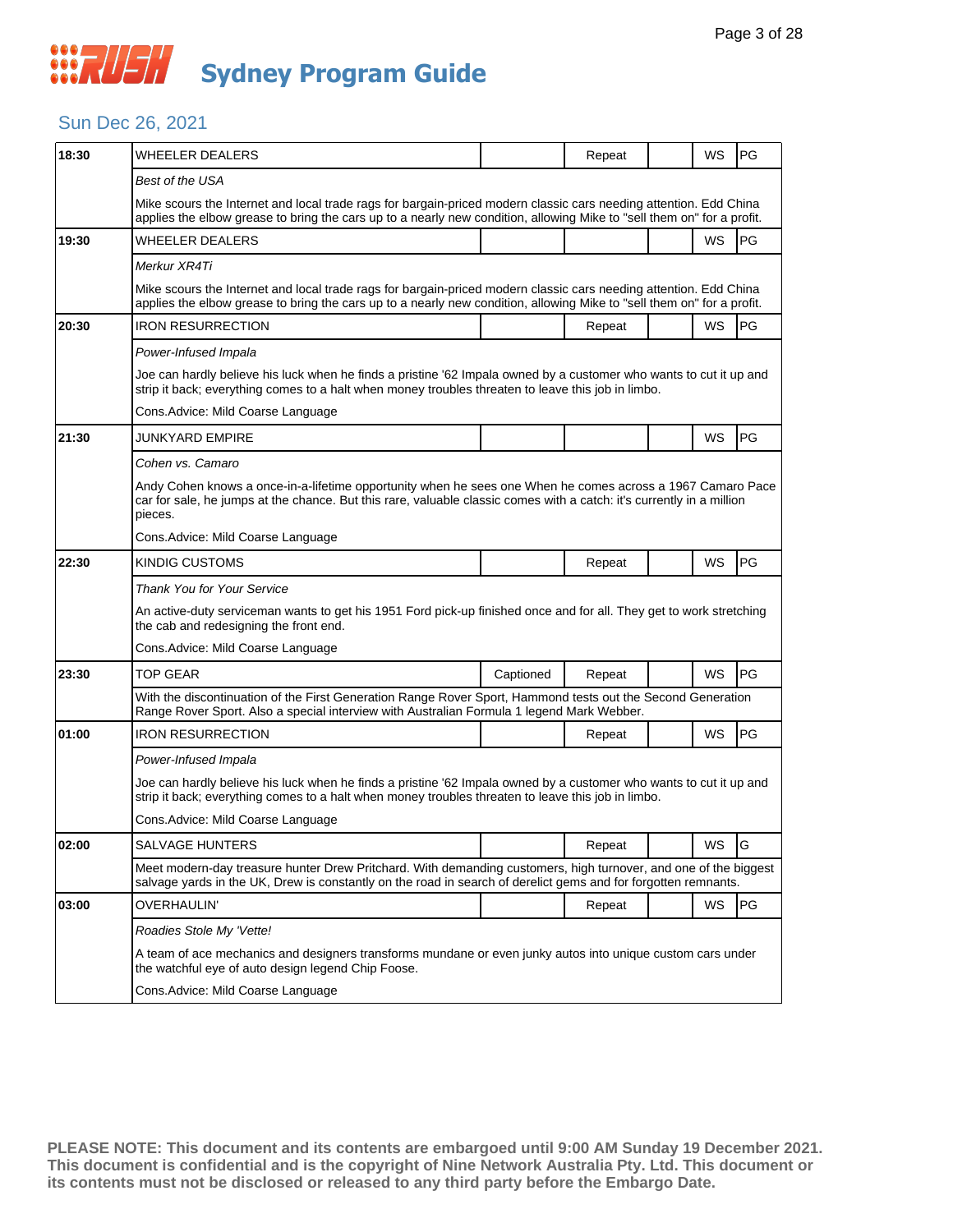#### Sun Dec 26, 2021

| 04:00 | IWHEELER DEALERS                                                                                                                                                                                                                            |  | Repeat |  | WS | l PG |  |  |  |  |
|-------|---------------------------------------------------------------------------------------------------------------------------------------------------------------------------------------------------------------------------------------------|--|--------|--|----|------|--|--|--|--|
|       | Best of the USA                                                                                                                                                                                                                             |  |        |  |    |      |  |  |  |  |
|       | Mike scours the Internet and local trade rags for bargain-priced modern classic cars needing attention. Edd China<br>applies the elbow grease to bring the cars up to a nearly new condition, allowing Mike to "sell them on" for a profit. |  |        |  |    |      |  |  |  |  |
| 05:00 | <b>TANKED</b>                                                                                                                                                                                                                               |  | Repeat |  | WS | l PG |  |  |  |  |
|       | Tracy And His Octopus                                                                                                                                                                                                                       |  |        |  |    |      |  |  |  |  |
|       | Get behind the scenes details and totally unfiltered commentary from the ATM crew on their octopus tank build for<br>celebrity comedian Tracy Morgan.                                                                                       |  |        |  |    |      |  |  |  |  |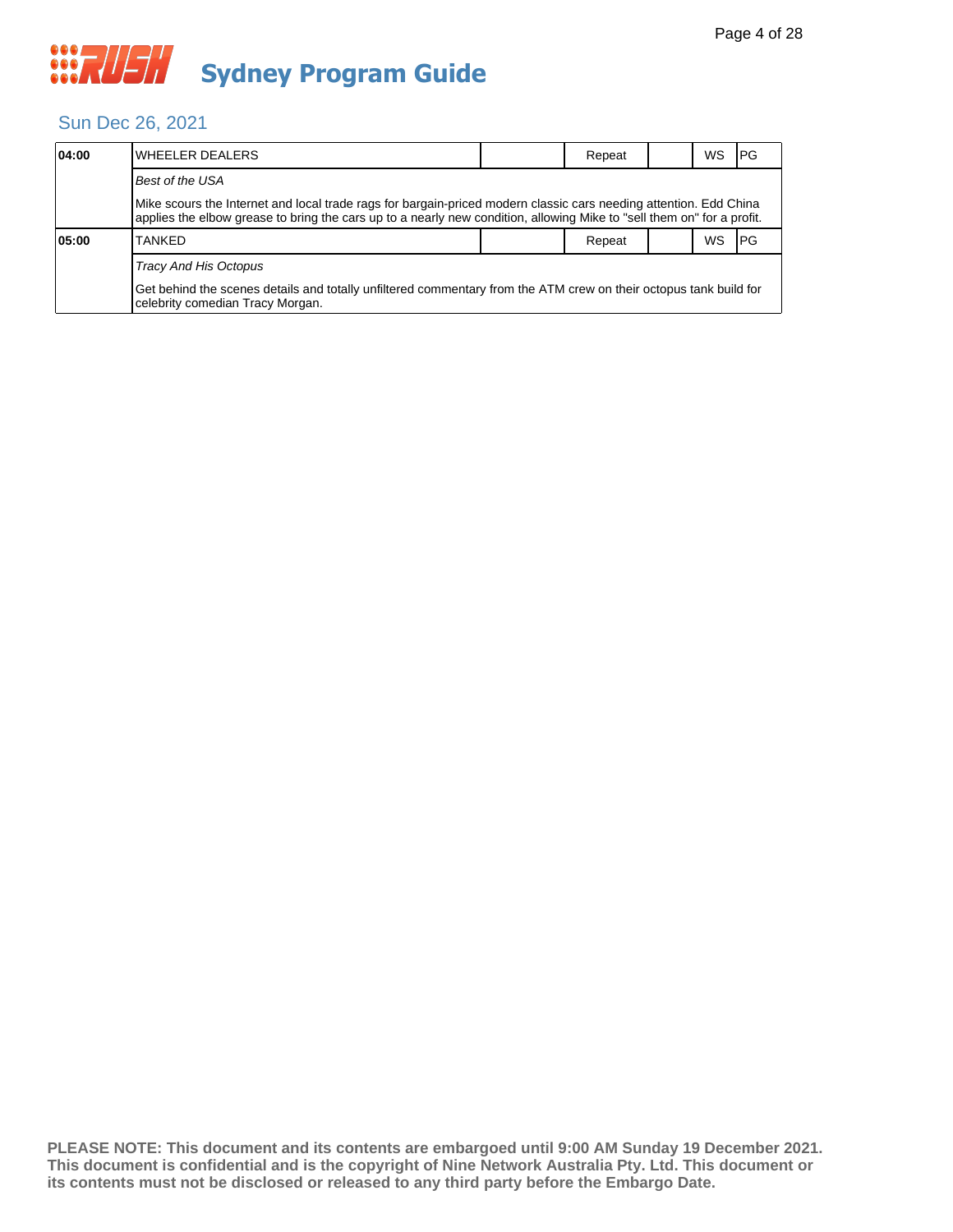#### Mon Dec 27, 2021

| 06:00 | SALVAGE HUNTERS                                                                                                                                                                                                                                |  | Repeat |  | WS        | G         |  |  |
|-------|------------------------------------------------------------------------------------------------------------------------------------------------------------------------------------------------------------------------------------------------|--|--------|--|-----------|-----------|--|--|
|       | Meet modern-day treasure hunter Drew Pritchard. With demanding customers, high turnover, and one of the biggest<br>salvage yards in the UK, Drew is constantly on the road in search of derelict gems and for forgotten remnants.              |  |        |  |           |           |  |  |
| 07:00 | OVERHAULIN'                                                                                                                                                                                                                                    |  | Repeat |  | <b>WS</b> | PG        |  |  |
|       | Juvenile Delinguent                                                                                                                                                                                                                            |  |        |  |           |           |  |  |
|       | A team of ace mechanics and designers transforms mundane or even junky autos into unique custom cars under<br>the watchful eye of auto design legend Chip Foose.                                                                               |  |        |  |           |           |  |  |
|       | Cons. Advice: Mild Coarse Language                                                                                                                                                                                                             |  |        |  |           |           |  |  |
| 08:00 | <b>WHEELER DEALERS</b>                                                                                                                                                                                                                         |  | Repeat |  | WS        | PG        |  |  |
|       | Rover P5B                                                                                                                                                                                                                                      |  |        |  |           |           |  |  |
|       | Mike has unearthed a quintessential piece of British motoring history with a Rover P5 B. The car appears to be in<br>good nick, but Edd's upgrades won't be cheap.                                                                             |  |        |  |           |           |  |  |
| 09:00 | TANKED                                                                                                                                                                                                                                         |  | Repeat |  | WS        | PG        |  |  |
|       | <b>Tank This!</b>                                                                                                                                                                                                                              |  |        |  |           |           |  |  |
|       | To unwind after a build at the Minus 5 bar in Vegas, the duo decide it's time to have some fun. They sneak a cooler<br>of snowballs into the warehouse for a full on battle.                                                                   |  |        |  |           |           |  |  |
| 10:00 | EXPEDITION UNKNOWN                                                                                                                                                                                                                             |  | Repeat |  | WS        | PG        |  |  |
|       | The Search for Florida's Lost Pirate                                                                                                                                                                                                           |  |        |  |           |           |  |  |
|       | Josh Gates searches from the swamps of Florida to the depths of the Gulf of Mexico for the buried treasure of<br>legendary pirate, Jose Gaspar, where he'll discover more than he ever expected.                                               |  |        |  |           |           |  |  |
| 11:00 | SALVAGE HUNTERS                                                                                                                                                                                                                                |  | Repeat |  | <b>WS</b> | G         |  |  |
|       | Meet modern-day treasure hunter Drew Pritchard. With demanding customers, high turnover, and one of the biggest<br>salvage yards in the UK, Drew is constantly on the road in search of derelict gems and for forgotten remnants.              |  |        |  |           |           |  |  |
| 12:00 | <b>WHEELER DEALERS</b>                                                                                                                                                                                                                         |  | Repeat |  | WS        | PG        |  |  |
|       | Merkur XR4Ti                                                                                                                                                                                                                                   |  |        |  |           |           |  |  |
|       | Mike scours the Internet and local trade rags for bargain-priced modern classic cars needing attention. Edd China<br>applies the elbow grease to bring the cars up to a nearly new condition, allowing Mike to "sell them on" for a profit.    |  |        |  |           |           |  |  |
| 13:00 | JUNKYARD EMPIRE                                                                                                                                                                                                                                |  | Repeat |  | WS        | <b>PG</b> |  |  |
|       | Cohen vs. Camaro                                                                                                                                                                                                                               |  |        |  |           |           |  |  |
|       | Andy Cohen knows a once-in-a-lifetime opportunity when he sees one When he comes across a 1967 Camaro Pace<br>car for sale, he jumps at the chance. But this rare, valuable classic comes with a catch: it's currently in a million<br>pieces. |  |        |  |           |           |  |  |
|       | Cons. Advice: Mild Coarse Language                                                                                                                                                                                                             |  |        |  |           |           |  |  |
| 14:00 | <b>WHEELER DEALERS</b>                                                                                                                                                                                                                         |  | Repeat |  | WS        | PG        |  |  |
|       | Rover P5B                                                                                                                                                                                                                                      |  |        |  |           |           |  |  |
|       | Mike has unearthed a quintessential piece of British motoring history with a Rover P5 B. The car appears to be in<br>good nick, but Edd's upgrades won't be cheap.                                                                             |  |        |  |           |           |  |  |
| 15:00 | OVERHAULIN'                                                                                                                                                                                                                                    |  | Repeat |  | <b>WS</b> | PG        |  |  |
|       | Juvenile Delinguent                                                                                                                                                                                                                            |  |        |  |           |           |  |  |
|       | A team of ace mechanics and designers transforms mundane or even junky autos into unique custom cars under<br>the watchful eye of auto design legend Chip Foose.                                                                               |  |        |  |           |           |  |  |
|       | Cons.Advice: Mild Coarse Language                                                                                                                                                                                                              |  |        |  |           |           |  |  |
|       |                                                                                                                                                                                                                                                |  |        |  |           |           |  |  |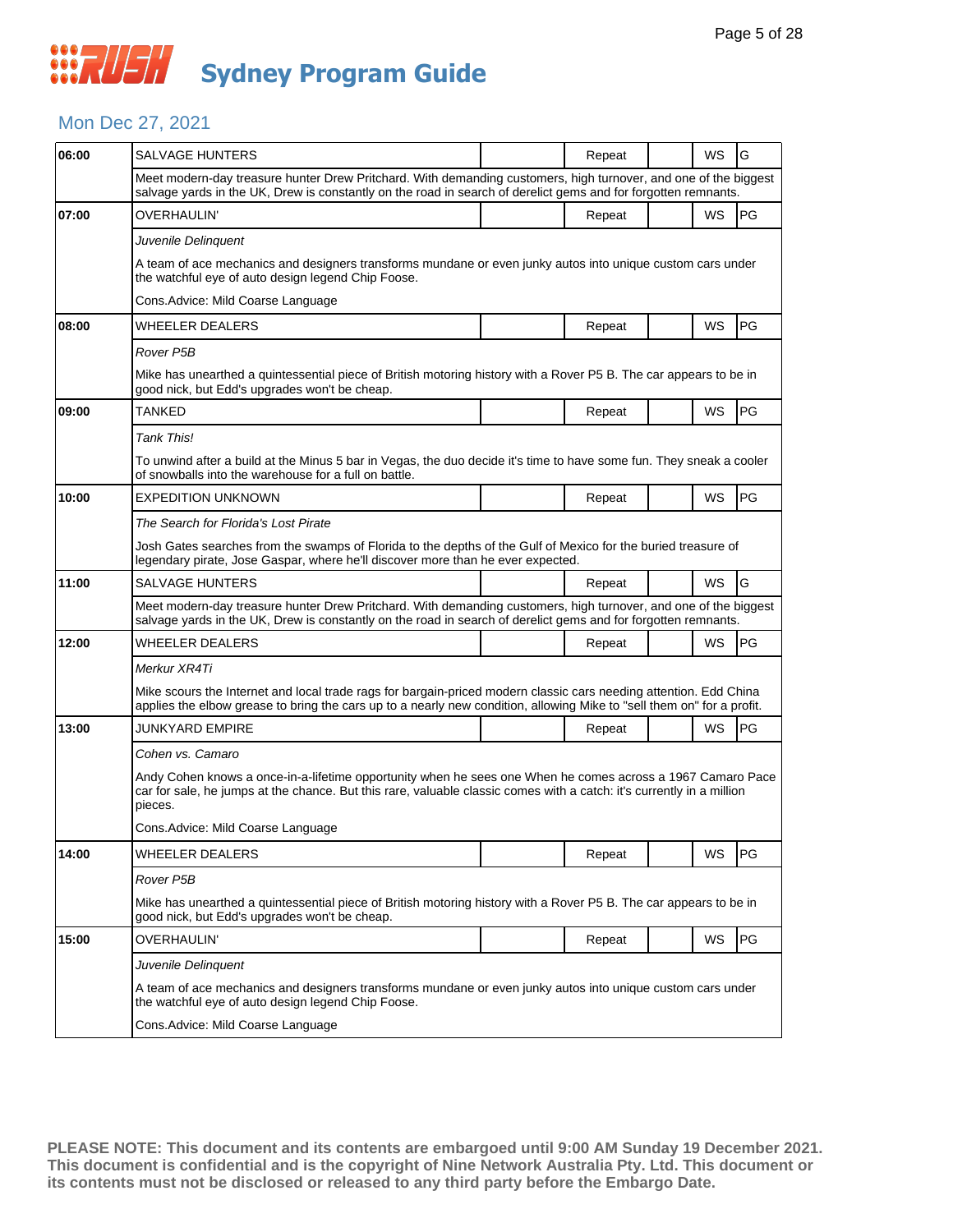#### Mon Dec 27, 2021

| 16:00                                                                                                                                                                        | <b>GARAGE SQUAD</b>                                                                                                                                                                                                               |  | Repeat |  | WS  | PG |  |  |  |
|------------------------------------------------------------------------------------------------------------------------------------------------------------------------------|-----------------------------------------------------------------------------------------------------------------------------------------------------------------------------------------------------------------------------------|--|--------|--|-----|----|--|--|--|
|                                                                                                                                                                              | 63 Porsche                                                                                                                                                                                                                        |  |        |  |     |    |  |  |  |
|                                                                                                                                                                              | A 1963 Porsche 356 has been a classic since its first day one. But after being parked for years it's lost its edge and<br>needs more love than its owner has to give.                                                             |  |        |  |     |    |  |  |  |
|                                                                                                                                                                              | Cons. Advice: Mild Coarse Language                                                                                                                                                                                                |  |        |  |     |    |  |  |  |
| 16:30                                                                                                                                                                        | <b>SALVAGE HUNTERS</b>                                                                                                                                                                                                            |  | Repeat |  | WS. | G  |  |  |  |
|                                                                                                                                                                              | Meet modern-day treasure hunter Drew Pritchard. With demanding customers, high turnover, and one of the biggest<br>salvage yards in the UK, Drew is constantly on the road in search of derelict gems and for forgotten remnants. |  |        |  |     |    |  |  |  |
| 17:30                                                                                                                                                                        | <b>TANKED</b>                                                                                                                                                                                                                     |  | Repeat |  | WS  | PG |  |  |  |
|                                                                                                                                                                              | Tank This!                                                                                                                                                                                                                        |  |        |  |     |    |  |  |  |
| To unwind after a build at the Minus 5 bar in Vegas, the duo decide it's time to have some fun. They sneak a cooler<br>of snowballs into the warehouse for a full on battle. |                                                                                                                                                                                                                                   |  |        |  |     |    |  |  |  |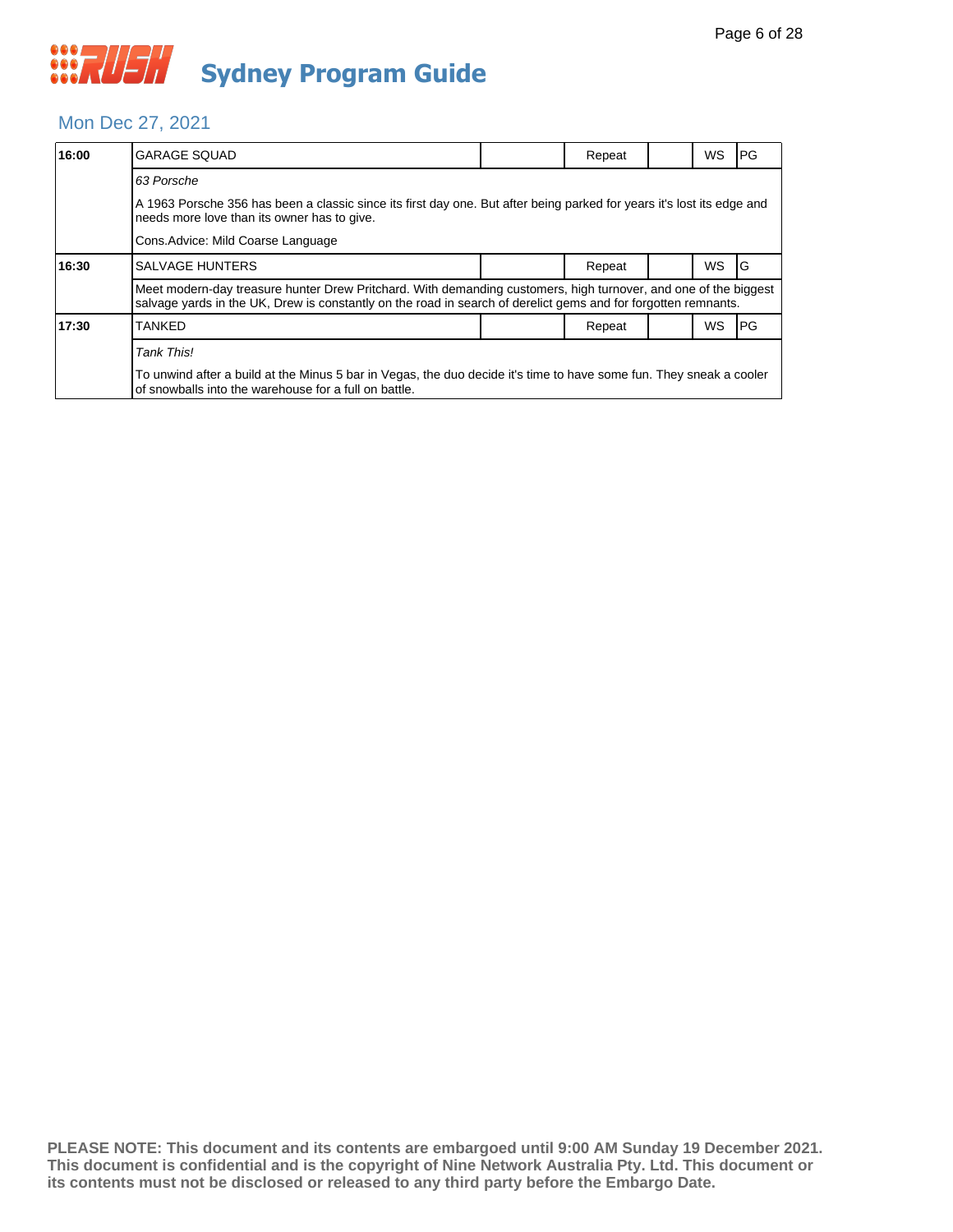## **WAUSH Sydney Program Guide**

#### Mon Dec 27, 2021

| 18:30 | WHEELER DEALERS                                                                                                                                                                                                                                  |                                                                                                                    | Repeat |  | WS | <b>PG</b> |  |  |  |
|-------|--------------------------------------------------------------------------------------------------------------------------------------------------------------------------------------------------------------------------------------------------|--------------------------------------------------------------------------------------------------------------------|--------|--|----|-----------|--|--|--|
|       | Rover P5B                                                                                                                                                                                                                                        |                                                                                                                    |        |  |    |           |  |  |  |
|       | Mike has unearthed a quintessential piece of British motoring history with a Rover P5 B. The car appears to be in<br>good nick, but Edd's upgrades won't be cheap.                                                                               |                                                                                                                    |        |  |    |           |  |  |  |
| 19:30 | <b>ICE COLD GOLD</b>                                                                                                                                                                                                                             |                                                                                                                    |        |  | WS | M         |  |  |  |
|       | Egi Gold                                                                                                                                                                                                                                         |                                                                                                                    |        |  |    |           |  |  |  |
|       | The gold of Eqi might be Sixty Degree Resources final hope. The seven miners are about to reach their tipping<br>point. Even though Saggag was a success, Cloud Island was a huge failure and their faith in Eric's strategy is losing<br>steam. |                                                                                                                    |        |  |    |           |  |  |  |
|       | Cons. Advice: Some Coarse Language                                                                                                                                                                                                               |                                                                                                                    |        |  |    |           |  |  |  |
| 20:30 | GAME OF STONES                                                                                                                                                                                                                                   |                                                                                                                    |        |  | WS | M         |  |  |  |
|       | Himalayan Motherlode                                                                                                                                                                                                                             |                                                                                                                    |        |  |    |           |  |  |  |
|       | quest for a cache of rare beryl stones.                                                                                                                                                                                                          | Don and his crew risk run-ins with armed drug traffickers as they trek the snowy Silk Road into the Himalayas on a |        |  |    |           |  |  |  |
|       | Cons.Advice: Some Coarse Language                                                                                                                                                                                                                |                                                                                                                    |        |  |    |           |  |  |  |
| 21:30 | BERING SEA GOLD                                                                                                                                                                                                                                  |                                                                                                                    | Repeat |  | WS | M         |  |  |  |
|       | Penny Dreadful                                                                                                                                                                                                                                   |                                                                                                                    |        |  |    |           |  |  |  |
|       | Emily saves Zeke from a generator fire; Kris strikes a bargain with the last willing claim owner in Nome; George<br>loses his ace diver and brings his son, Landen, up to dredge in the dangerous Bering Sea.                                    |                                                                                                                    |        |  |    |           |  |  |  |
|       | Cons.Advice: Some Coarse Language, Some Violence                                                                                                                                                                                                 |                                                                                                                    |        |  |    |           |  |  |  |
| 22:30 | ALASKAN BUSH PEOPLE                                                                                                                                                                                                                              |                                                                                                                    | Repeat |  | WS | M         |  |  |  |
|       | The Chaos Before the Storm                                                                                                                                                                                                                       |                                                                                                                    |        |  |    |           |  |  |  |
|       | Winter is approaching yet the Wolfpack is feeling the heat! Bear works furiously to finalize an addition to his home<br>as Billy faces a new medical crisis. A big winter storm forces Noah and Rhain Alisha to make a tough decision.           |                                                                                                                    |        |  |    |           |  |  |  |
|       | Cons. Advice: Mature Themes, Hunting Violence                                                                                                                                                                                                    |                                                                                                                    |        |  |    |           |  |  |  |
| 23:30 | <b>ICE COLD GOLD</b>                                                                                                                                                                                                                             |                                                                                                                    | Repeat |  | WS | M         |  |  |  |
|       | Eqi Gold                                                                                                                                                                                                                                         |                                                                                                                    |        |  |    |           |  |  |  |
|       | The gold of Eqi might be Sixty Degree Resources final hope. The seven miners are about to reach their tipping<br>point. Even though Saqqaq was a success, Cloud Island was a huge failure and their faith in Eric's strategy is losing<br>steam. |                                                                                                                    |        |  |    |           |  |  |  |
|       | Cons.Advice: Some Coarse Language                                                                                                                                                                                                                |                                                                                                                    |        |  |    |           |  |  |  |
| 00:30 | GAME OF STONES                                                                                                                                                                                                                                   |                                                                                                                    | Repeat |  | WS | M         |  |  |  |
|       | Himalayan Motherlode                                                                                                                                                                                                                             |                                                                                                                    |        |  |    |           |  |  |  |
|       | Don and his crew risk run-ins with armed drug traffickers as they trek the snowy Silk Road into the Himalayas on a<br>quest for a cache of rare beryl stones.                                                                                    |                                                                                                                    |        |  |    |           |  |  |  |
|       | Cons.Advice: Some Coarse Language                                                                                                                                                                                                                |                                                                                                                    |        |  |    |           |  |  |  |
|       |                                                                                                                                                                                                                                                  |                                                                                                                    |        |  |    |           |  |  |  |
| 01:30 | BERING SEA GOLD                                                                                                                                                                                                                                  |                                                                                                                    | Repeat |  | WS | M         |  |  |  |
|       | Penny Dreadful                                                                                                                                                                                                                                   |                                                                                                                    |        |  |    |           |  |  |  |
|       | Emily saves Zeke from a generator fire; Kris strikes a bargain with the last willing claim owner in Nome; George<br>loses his ace diver and brings his son, Landen, up to dredge in the dangerous Bering Sea.                                    |                                                                                                                    |        |  |    |           |  |  |  |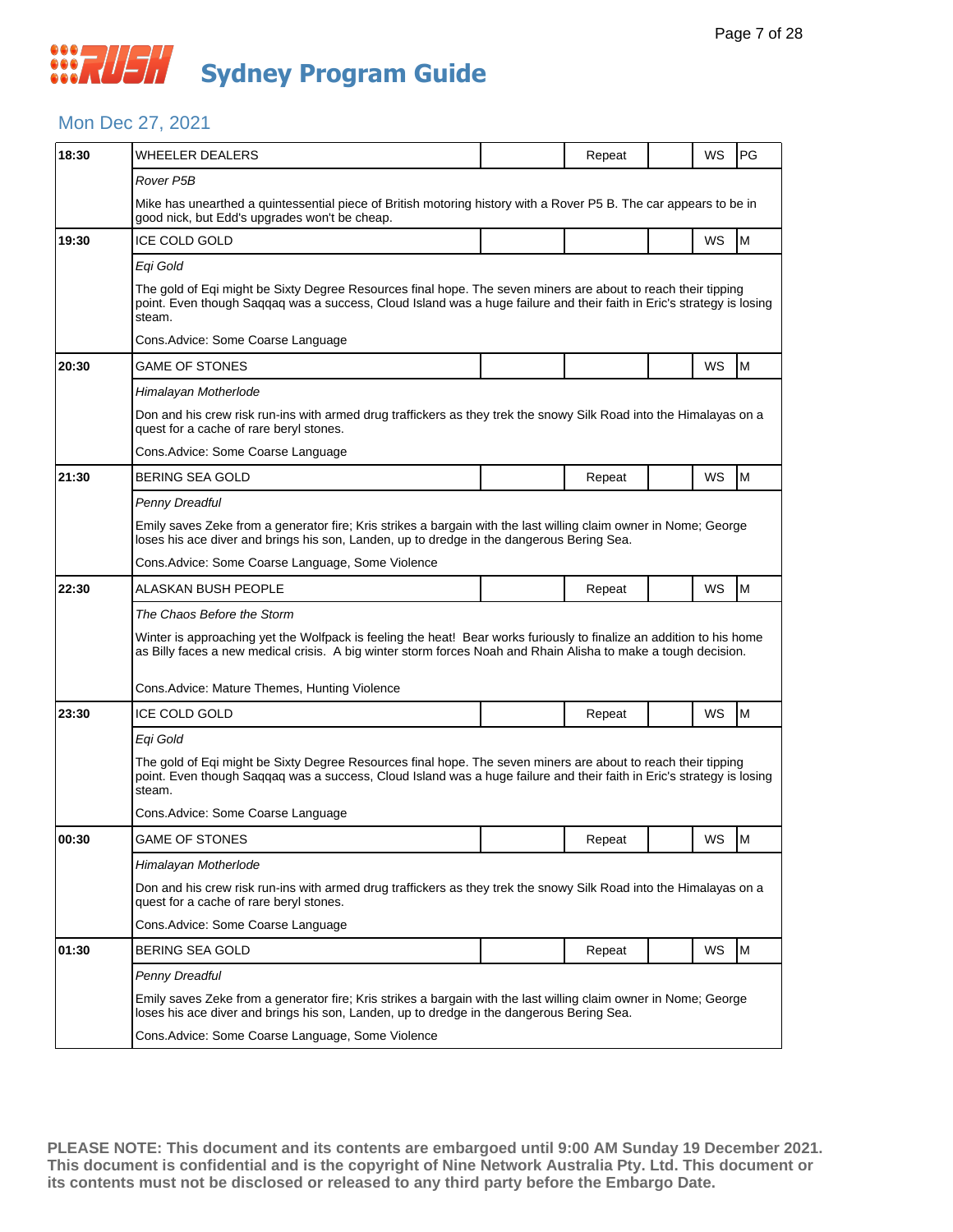#### Mon Dec 27, 2021

| 02:30 | <b>SALVAGE HUNTERS</b>                                                                                                                                                                                                            |  | Repeat |  | <b>WS</b> | G          |  |  |
|-------|-----------------------------------------------------------------------------------------------------------------------------------------------------------------------------------------------------------------------------------|--|--------|--|-----------|------------|--|--|
|       | Meet modern-day treasure hunter Drew Pritchard. With demanding customers, high turnover, and one of the biggest<br>salvage yards in the UK, Drew is constantly on the road in search of derelict gems and for forgotten remnants. |  |        |  |           |            |  |  |
| 03:30 | TANKED                                                                                                                                                                                                                            |  | Repeat |  | WS        | PG         |  |  |
|       | Tank This!                                                                                                                                                                                                                        |  |        |  |           |            |  |  |
|       | To unwind after a build at the Minus 5 bar in Vegas, the duo decide it's time to have some fun. They sneak a cooler<br>of snowballs into the warehouse for a full on battle.                                                      |  |        |  |           |            |  |  |
| 04:30 | GARAGE SQUAD                                                                                                                                                                                                                      |  | Repeat |  | WS        | <b>IPG</b> |  |  |
|       | 63 Porsche                                                                                                                                                                                                                        |  |        |  |           |            |  |  |
|       | A 1963 Porsche 356 has been a classic since its first day one. But after being parked for years it's lost its edge and<br>needs more love than its owner has to give.                                                             |  |        |  |           |            |  |  |
|       | Cons. Advice: Mild Coarse Language                                                                                                                                                                                                |  |        |  |           |            |  |  |
| 05:00 | <b>GAME OF STONES</b>                                                                                                                                                                                                             |  | Repeat |  | WS        | M          |  |  |
|       | Himalayan Motherlode                                                                                                                                                                                                              |  |        |  |           |            |  |  |
|       | Don and his crew risk run-ins with armed drug traffickers as they trek the snowy Silk Road into the Himalayas on a<br>quest for a cache of rare beryl stones.                                                                     |  |        |  |           |            |  |  |
|       | Cons. Advice: Some Coarse Language                                                                                                                                                                                                |  |        |  |           |            |  |  |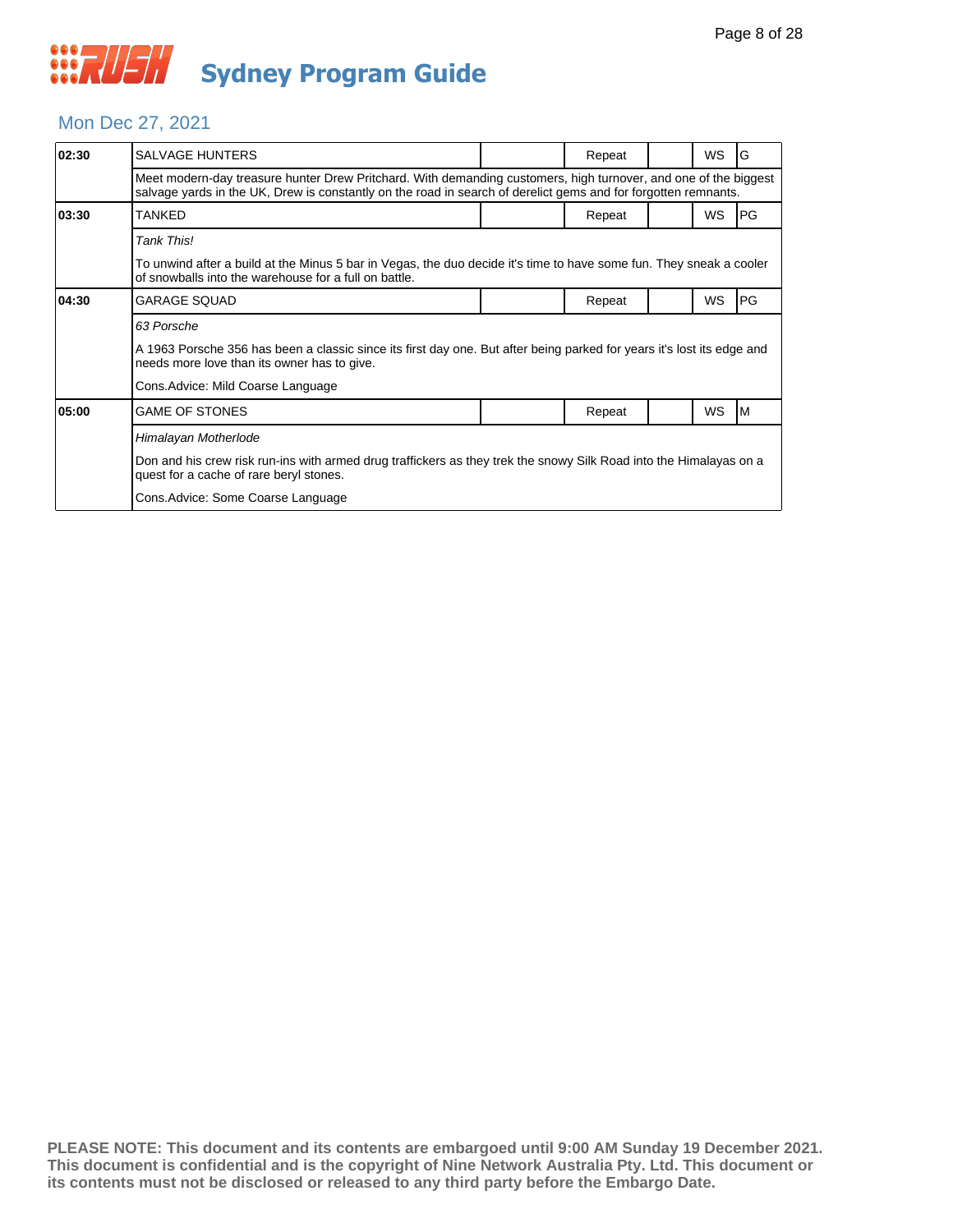## **WAUSH Sydney Program Guide**

#### Tue Dec 28, 2021

| SALVAGE HUNTERS                                                                                                                                                                                                          |  | Repeat |  | WS        | G                                                                                                                                                                                                                                                                                                                                                                                                                                                                                                                                                                                                                                                                                                   |  |  |
|--------------------------------------------------------------------------------------------------------------------------------------------------------------------------------------------------------------------------|--|--------|--|-----------|-----------------------------------------------------------------------------------------------------------------------------------------------------------------------------------------------------------------------------------------------------------------------------------------------------------------------------------------------------------------------------------------------------------------------------------------------------------------------------------------------------------------------------------------------------------------------------------------------------------------------------------------------------------------------------------------------------|--|--|
|                                                                                                                                                                                                                          |  |        |  |           |                                                                                                                                                                                                                                                                                                                                                                                                                                                                                                                                                                                                                                                                                                     |  |  |
| <b>OVERHAULIN'</b>                                                                                                                                                                                                       |  | Repeat |  | WS        | PG                                                                                                                                                                                                                                                                                                                                                                                                                                                                                                                                                                                                                                                                                                  |  |  |
| Motley Cruiser                                                                                                                                                                                                           |  |        |  |           |                                                                                                                                                                                                                                                                                                                                                                                                                                                                                                                                                                                                                                                                                                     |  |  |
| the watchful eye of auto design legend Chip Foose.                                                                                                                                                                       |  |        |  |           |                                                                                                                                                                                                                                                                                                                                                                                                                                                                                                                                                                                                                                                                                                     |  |  |
| Cons.Advice: Mild Coarse Language                                                                                                                                                                                        |  |        |  |           |                                                                                                                                                                                                                                                                                                                                                                                                                                                                                                                                                                                                                                                                                                     |  |  |
| WHEELER DEALERS                                                                                                                                                                                                          |  | Repeat |  | WS        | <b>PG</b>                                                                                                                                                                                                                                                                                                                                                                                                                                                                                                                                                                                                                                                                                           |  |  |
| Fiat Panda 4x4                                                                                                                                                                                                           |  |        |  |           |                                                                                                                                                                                                                                                                                                                                                                                                                                                                                                                                                                                                                                                                                                     |  |  |
| The Panda is also a surprisingly good off road hack. Mike tracks down a model with potential, Edd does the<br>mechanics, and they try to turn a profit.                                                                  |  |        |  |           |                                                                                                                                                                                                                                                                                                                                                                                                                                                                                                                                                                                                                                                                                                     |  |  |
| <b>TANKED</b>                                                                                                                                                                                                            |  | Repeat |  | WS        | <b>PG</b>                                                                                                                                                                                                                                                                                                                                                                                                                                                                                                                                                                                                                                                                                           |  |  |
| Betty White's Got An App For That                                                                                                                                                                                        |  |        |  |           |                                                                                                                                                                                                                                                                                                                                                                                                                                                                                                                                                                                                                                                                                                     |  |  |
| inspired tank.                                                                                                                                                                                                           |  |        |  |           |                                                                                                                                                                                                                                                                                                                                                                                                                                                                                                                                                                                                                                                                                                     |  |  |
| <b>ABALONE WARS</b>                                                                                                                                                                                                      |  | Repeat |  | <b>WS</b> | <b>PG</b>                                                                                                                                                                                                                                                                                                                                                                                                                                                                                                                                                                                                                                                                                           |  |  |
| Take a look at the underwater escapades of valiant divers who risk their lives and plunge into the shark-dwelling<br>regions of the Southern Ocean, for precious abalone.                                                |  |        |  |           |                                                                                                                                                                                                                                                                                                                                                                                                                                                                                                                                                                                                                                                                                                     |  |  |
| Cons.Advice: Themes, Mild Coarse Language                                                                                                                                                                                |  |        |  |           |                                                                                                                                                                                                                                                                                                                                                                                                                                                                                                                                                                                                                                                                                                     |  |  |
| <b>SALVAGE HUNTERS</b>                                                                                                                                                                                                   |  | Repeat |  | <b>WS</b> | G                                                                                                                                                                                                                                                                                                                                                                                                                                                                                                                                                                                                                                                                                                   |  |  |
|                                                                                                                                                                                                                          |  |        |  |           |                                                                                                                                                                                                                                                                                                                                                                                                                                                                                                                                                                                                                                                                                                     |  |  |
| TREASURE QUEST SNAKE ISLAND                                                                                                                                                                                              |  | Repeat |  | WS        | PG                                                                                                                                                                                                                                                                                                                                                                                                                                                                                                                                                                                                                                                                                                  |  |  |
| Death Road To Fortune                                                                                                                                                                                                    |  |        |  |           |                                                                                                                                                                                                                                                                                                                                                                                                                                                                                                                                                                                                                                                                                                     |  |  |
| A landslide and the infamous Death Road put the treasure hunters in life-threatening danger while chasing a two-<br>billion-dollar fortune.                                                                              |  |        |  |           |                                                                                                                                                                                                                                                                                                                                                                                                                                                                                                                                                                                                                                                                                                     |  |  |
| Cons. Advice: Mild Coarse Language, Scary Scenes                                                                                                                                                                         |  |        |  |           |                                                                                                                                                                                                                                                                                                                                                                                                                                                                                                                                                                                                                                                                                                     |  |  |
| <b>IRON RESURRECTION</b>                                                                                                                                                                                                 |  | Repeat |  | <b>WS</b> | PG                                                                                                                                                                                                                                                                                                                                                                                                                                                                                                                                                                                                                                                                                                  |  |  |
| Power-Infused Impala                                                                                                                                                                                                     |  |        |  |           |                                                                                                                                                                                                                                                                                                                                                                                                                                                                                                                                                                                                                                                                                                     |  |  |
| Joe can hardly believe his luck when he finds a pristine '62 Impala owned by a customer who wants to cut it up and<br>strip it back; everything comes to a halt when money troubles threaten to leave this job in limbo. |  |        |  |           |                                                                                                                                                                                                                                                                                                                                                                                                                                                                                                                                                                                                                                                                                                     |  |  |
| Cons.Advice: Mild Coarse Language                                                                                                                                                                                        |  |        |  |           |                                                                                                                                                                                                                                                                                                                                                                                                                                                                                                                                                                                                                                                                                                     |  |  |
| WHEELER DEALERS                                                                                                                                                                                                          |  | Repeat |  | WS        | <b>PG</b>                                                                                                                                                                                                                                                                                                                                                                                                                                                                                                                                                                                                                                                                                           |  |  |
| Fiat Panda 4x4                                                                                                                                                                                                           |  |        |  |           |                                                                                                                                                                                                                                                                                                                                                                                                                                                                                                                                                                                                                                                                                                     |  |  |
| The Panda is also a surprisingly good off road hack. Mike tracks down a model with potential, Edd does the<br>mechanics, and they try to turn a profit.                                                                  |  |        |  |           |                                                                                                                                                                                                                                                                                                                                                                                                                                                                                                                                                                                                                                                                                                     |  |  |
|                                                                                                                                                                                                                          |  |        |  |           | Meet modern-day treasure hunter Drew Pritchard. With demanding customers, high turnover, and one of the biggest<br>salvage yards in the UK, Drew is constantly on the road in search of derelict gems and for forgotten remnants.<br>A team of ace mechanics and designers transforms mundane or even junky autos into unique custom cars under<br>The ATM crew gives its unfiltered thoughts on the animal-themed tank built for Betty White and smart-phone-<br>Meet modern-day treasure hunter Drew Pritchard. With demanding customers, high turnover, and one of the biggest<br>salvage yards in the UK, Drew is constantly on the road in search of derelict gems and for forgotten remnants. |  |  |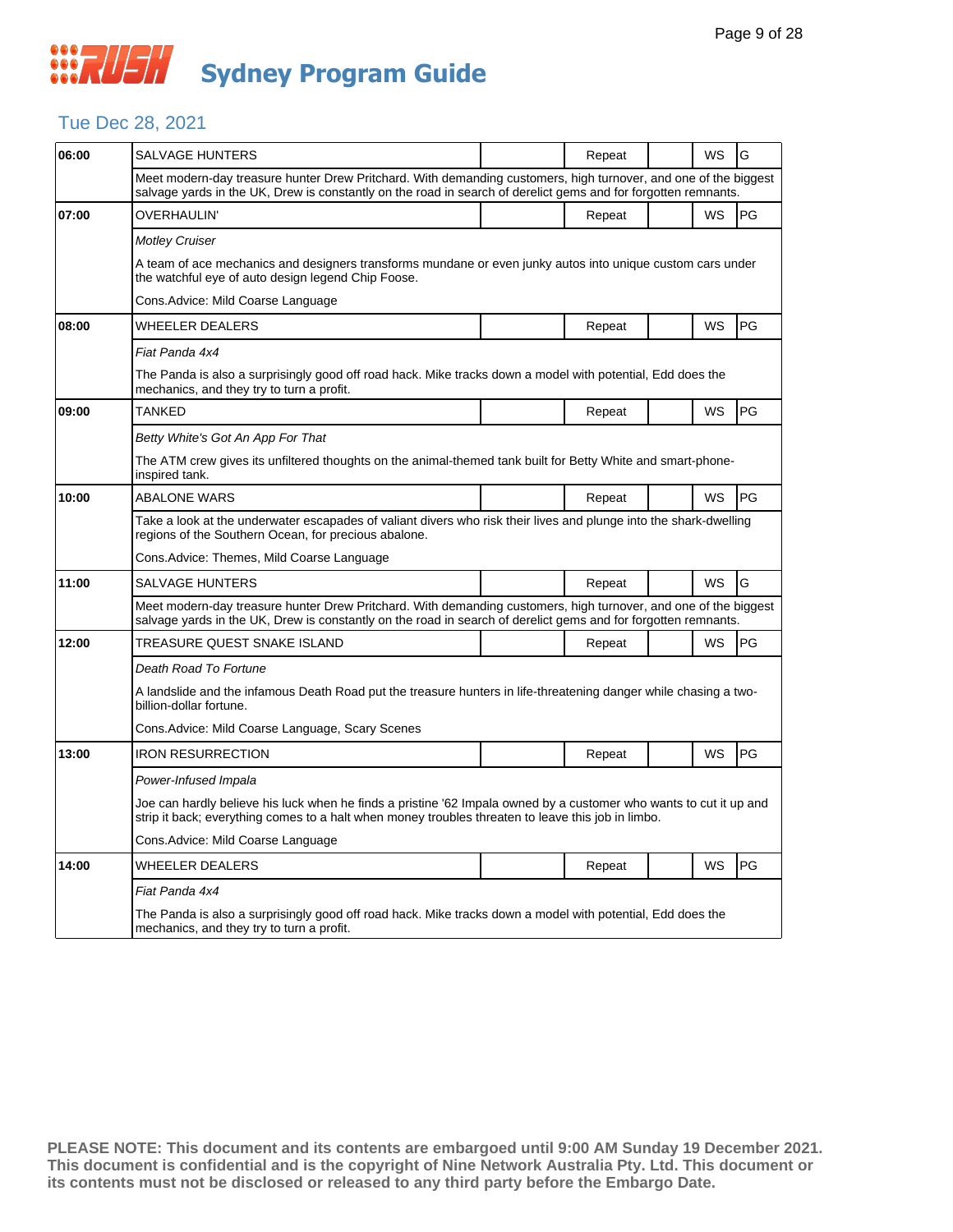#### Tue Dec 28, 2021

| 15:00 | <b>OVERHAULIN'</b>                                                                                                                                                                                                                |                                                                                                            | Repeat |  | <b>WS</b> | PG |  |  |  |
|-------|-----------------------------------------------------------------------------------------------------------------------------------------------------------------------------------------------------------------------------------|------------------------------------------------------------------------------------------------------------|--------|--|-----------|----|--|--|--|
|       | <b>Motley Cruiser</b>                                                                                                                                                                                                             |                                                                                                            |        |  |           |    |  |  |  |
|       | the watchful eye of auto design legend Chip Foose.                                                                                                                                                                                | A team of ace mechanics and designers transforms mundane or even junky autos into unique custom cars under |        |  |           |    |  |  |  |
|       | Cons. Advice: Mild Coarse Language                                                                                                                                                                                                |                                                                                                            |        |  |           |    |  |  |  |
| 16:00 | <b>GARAGE SQUAD</b>                                                                                                                                                                                                               |                                                                                                            | Repeat |  | <b>WS</b> | PG |  |  |  |
|       | 69 Super Bee                                                                                                                                                                                                                      |                                                                                                            |        |  |           |    |  |  |  |
|       | A 1969 Dodge Super Bee has been gathering dust after tinkering sent its condition from bad to worse. After years<br>up on blocks this Bee gets buzzing again.                                                                     |                                                                                                            |        |  |           |    |  |  |  |
|       | Cons. Advice: Mild Coarse Language                                                                                                                                                                                                |                                                                                                            |        |  |           |    |  |  |  |
| 16:30 | <b>SALVAGE HUNTERS</b>                                                                                                                                                                                                            |                                                                                                            | Repeat |  | <b>WS</b> | G  |  |  |  |
|       | Meet modern-day treasure hunter Drew Pritchard. With demanding customers, high turnover, and one of the biggest<br>salvage yards in the UK, Drew is constantly on the road in search of derelict gems and for forgotten remnants. |                                                                                                            |        |  |           |    |  |  |  |
| 17:30 | <b>TANKED</b>                                                                                                                                                                                                                     |                                                                                                            | Repeat |  | <b>WS</b> | PG |  |  |  |
|       | Betty White's Got An App For That                                                                                                                                                                                                 |                                                                                                            |        |  |           |    |  |  |  |
|       | The ATM crew gives its unfiltered thoughts on the animal-themed tank built for Betty White and smart-phone-<br>inspired tank.                                                                                                     |                                                                                                            |        |  |           |    |  |  |  |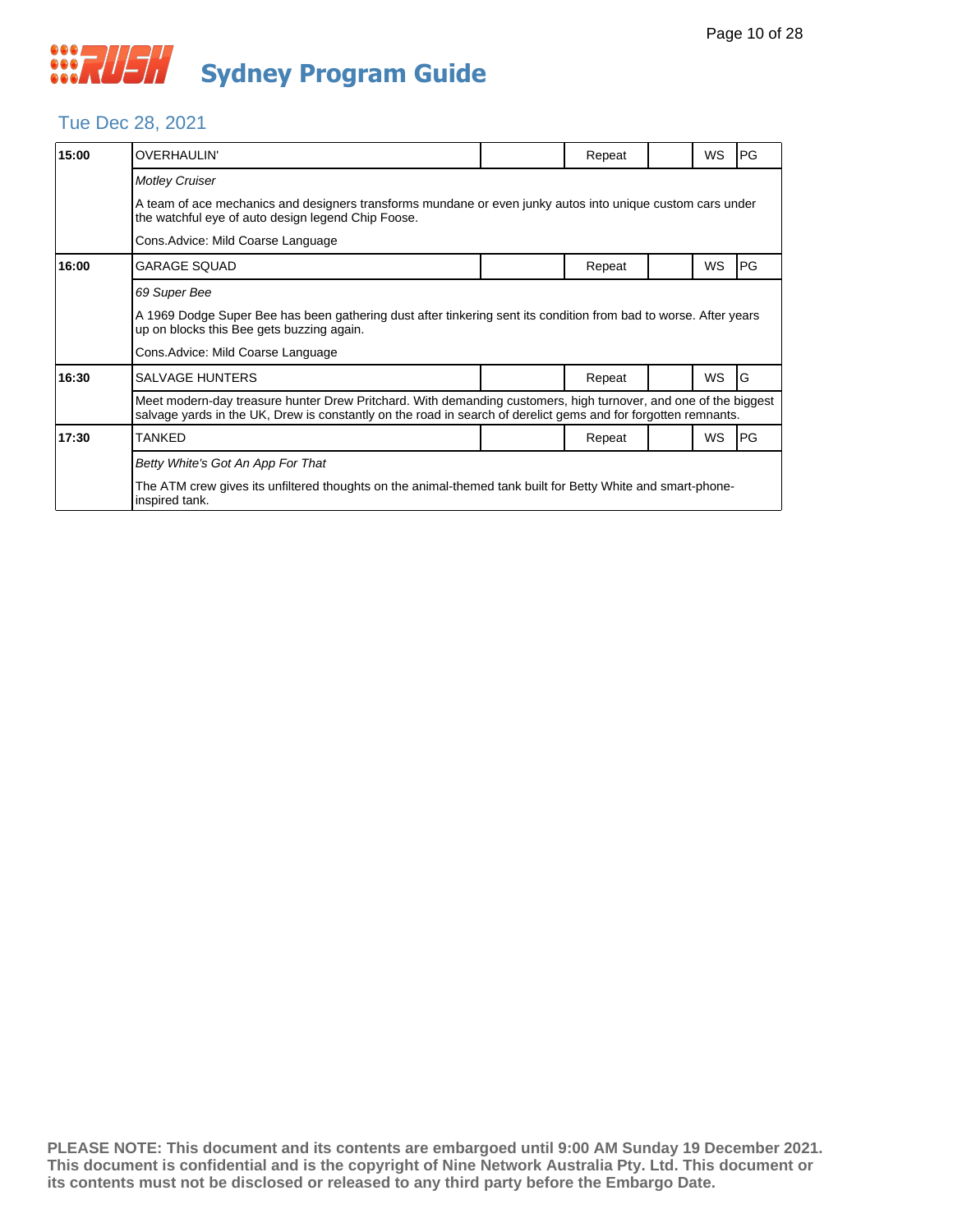#### Tue Dec 28, 2021

| 18:30 | <b>WHEELER DEALERS</b>                                                                                                                                                                                                                      |  | Repeat |  | WS        | PG |  |  |
|-------|---------------------------------------------------------------------------------------------------------------------------------------------------------------------------------------------------------------------------------------------|--|--------|--|-----------|----|--|--|
|       | Fiat Panda 4x4                                                                                                                                                                                                                              |  |        |  |           |    |  |  |
|       | The Panda is also a surprisingly good off road hack. Mike tracks down a model with potential, Edd does the<br>mechanics, and they try to turn a profit.                                                                                     |  |        |  |           |    |  |  |
| 19:30 | <b>BUSHCRAFT BUILD-OFF</b>                                                                                                                                                                                                                  |  |        |  | WS        | PG |  |  |
|       | <b>Hunting Season</b>                                                                                                                                                                                                                       |  |        |  |           |    |  |  |
|       | Two top bushcrafters build hunting shelters using only the natural resources found in a Utah hunting ground. The<br>teams build impressive structures from cobblestones, mud, and wood to protect from the elements and predators.          |  |        |  |           |    |  |  |
| 20:30 | MAROONED WITH ED STAFFORD                                                                                                                                                                                                                   |  |        |  | <b>WS</b> | M  |  |  |
|       | Norway                                                                                                                                                                                                                                      |  |        |  |           |    |  |  |
|       | Ed is dropped on top of a snow-covered mountain in the western fjords of Norway and faces the risk of the rising<br>spring tide threatening his shelter.                                                                                    |  |        |  |           |    |  |  |
|       | Cons.Advice: Themes, Hunting Violence, Some Coarse Language                                                                                                                                                                                 |  |        |  |           |    |  |  |
| 21:30 | NAKED AND AFRAID                                                                                                                                                                                                                            |  |        |  | WS        | M  |  |  |
|       | Snow Daze                                                                                                                                                                                                                                   |  |        |  |           |    |  |  |
|       | In the frozen American Rockies, snow storms and freezing temperatures force the survivalists to make risky choices<br>with their fire and food sources. An out of control blaze and toxic mushrooms put their challenge and safety at risk. |  |        |  |           |    |  |  |
|       | Cons.Advice: Themes, Nudity                                                                                                                                                                                                                 |  |        |  |           |    |  |  |
| 22:30 | <b>DUAL SURVIVAL</b>                                                                                                                                                                                                                        |  |        |  | WS        | M  |  |  |
|       | Hippo Island                                                                                                                                                                                                                                |  |        |  |           |    |  |  |
|       | In Botswana's Okavango Delta, Dave and Cody seek to escape the dangerous and deadly hippo-infested marshland<br>using only a dying GPS and waterlogged binoculars.                                                                          |  |        |  |           |    |  |  |
|       | Cons.Advice: Hunting Violence                                                                                                                                                                                                               |  |        |  |           |    |  |  |
| 23:30 | <b>BUSHCRAFT BUILD-OFF</b>                                                                                                                                                                                                                  |  | Repeat |  | WS        | PG |  |  |
|       | <b>Hunting Season</b>                                                                                                                                                                                                                       |  |        |  |           |    |  |  |
|       | Two top bushcrafters build hunting shelters using only the natural resources found in a Utah hunting ground. The<br>teams build impressive structures from cobblestones, mud, and wood to protect from the elements and predators.          |  |        |  |           |    |  |  |
| 00:30 | MAROONED WITH ED STAFFORD                                                                                                                                                                                                                   |  | Repeat |  | WS        | M  |  |  |
|       | Norway                                                                                                                                                                                                                                      |  |        |  |           |    |  |  |
|       | Ed is dropped on top of a snow-covered mountain in the western fjords of Norway and faces the risk of the rising<br>spring tide threatening his shelter.                                                                                    |  |        |  |           |    |  |  |
|       | Cons.Advice: Themes, Hunting Violence, Some Coarse Language                                                                                                                                                                                 |  |        |  |           |    |  |  |
| 01:30 | NAKED AND AFRAID                                                                                                                                                                                                                            |  | Repeat |  | WS        | M  |  |  |
|       | Snow Daze                                                                                                                                                                                                                                   |  |        |  |           |    |  |  |
|       | In the frozen American Rockies, snow storms and freezing temperatures force the survivalists to make risky choices<br>with their fire and food sources. An out of control blaze and toxic mushrooms put their challenge and safety at risk. |  |        |  |           |    |  |  |
|       | Cons.Advice: Themes, Nudity                                                                                                                                                                                                                 |  |        |  |           |    |  |  |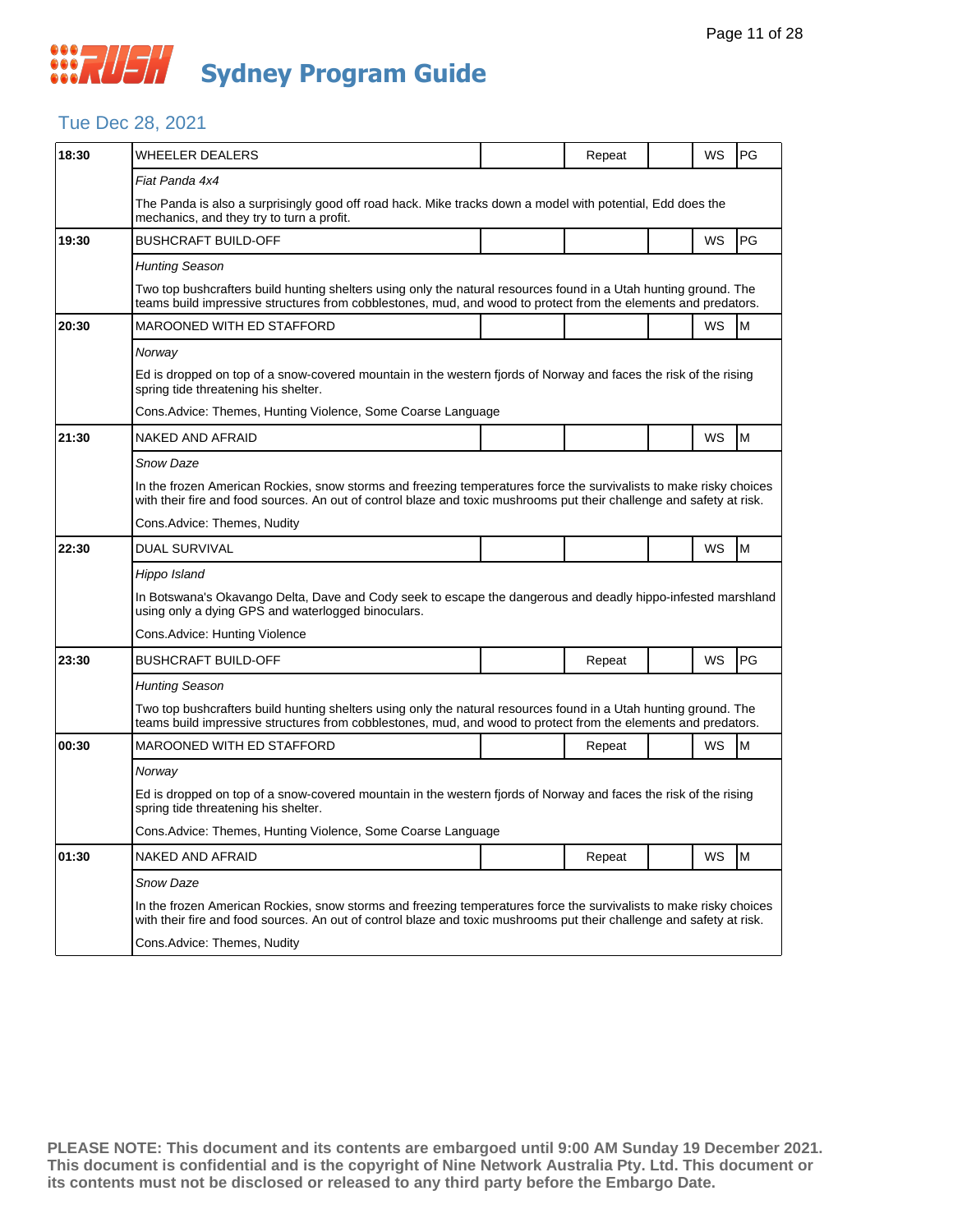#### Tue Dec 28, 2021

| 02:30 | <b>DUAL SURVIVAL</b>                                                                                                                                                                                                               |  | Repeat |  | WS        | M  |  |  |  |
|-------|------------------------------------------------------------------------------------------------------------------------------------------------------------------------------------------------------------------------------------|--|--------|--|-----------|----|--|--|--|
|       | Hippo Island                                                                                                                                                                                                                       |  |        |  |           |    |  |  |  |
|       | In Botswana's Okavango Delta, Dave and Cody seek to escape the dangerous and deadly hippo-infested marshland<br>using only a dying GPS and waterlogged binoculars.                                                                 |  |        |  |           |    |  |  |  |
|       | Cons.Advice: Hunting Violence                                                                                                                                                                                                      |  |        |  |           |    |  |  |  |
| 03:30 | BUSHCRAFT BUILD-OFF                                                                                                                                                                                                                |  | Repeat |  | WS        | PG |  |  |  |
|       | <b>Hunting Season</b>                                                                                                                                                                                                              |  |        |  |           |    |  |  |  |
|       | Two top bushcrafters build hunting shelters using only the natural resources found in a Utah hunting ground. The<br>teams build impressive structures from cobblestones, mud, and wood to protect from the elements and predators. |  |        |  |           |    |  |  |  |
| 04:30 | GARAGE SQUAD                                                                                                                                                                                                                       |  | Repeat |  | <b>WS</b> | PG |  |  |  |
|       | 69 Super Bee                                                                                                                                                                                                                       |  |        |  |           |    |  |  |  |
|       | A 1969 Dodge Super Bee has been gathering dust after tinkering sent its condition from bad to worse. After years<br>up on blocks this Bee gets buzzing again.                                                                      |  |        |  |           |    |  |  |  |
|       | Cons.Advice: Mild Coarse Language                                                                                                                                                                                                  |  |        |  |           |    |  |  |  |
| 05:00 | TANKED                                                                                                                                                                                                                             |  | Repeat |  | WS        | PG |  |  |  |
|       | Betty White's Got An App For That                                                                                                                                                                                                  |  |        |  |           |    |  |  |  |
|       | The ATM crew gives its unfiltered thoughts on the animal-themed tank built for Betty White and smart-phone-<br>inspired tank.                                                                                                      |  |        |  |           |    |  |  |  |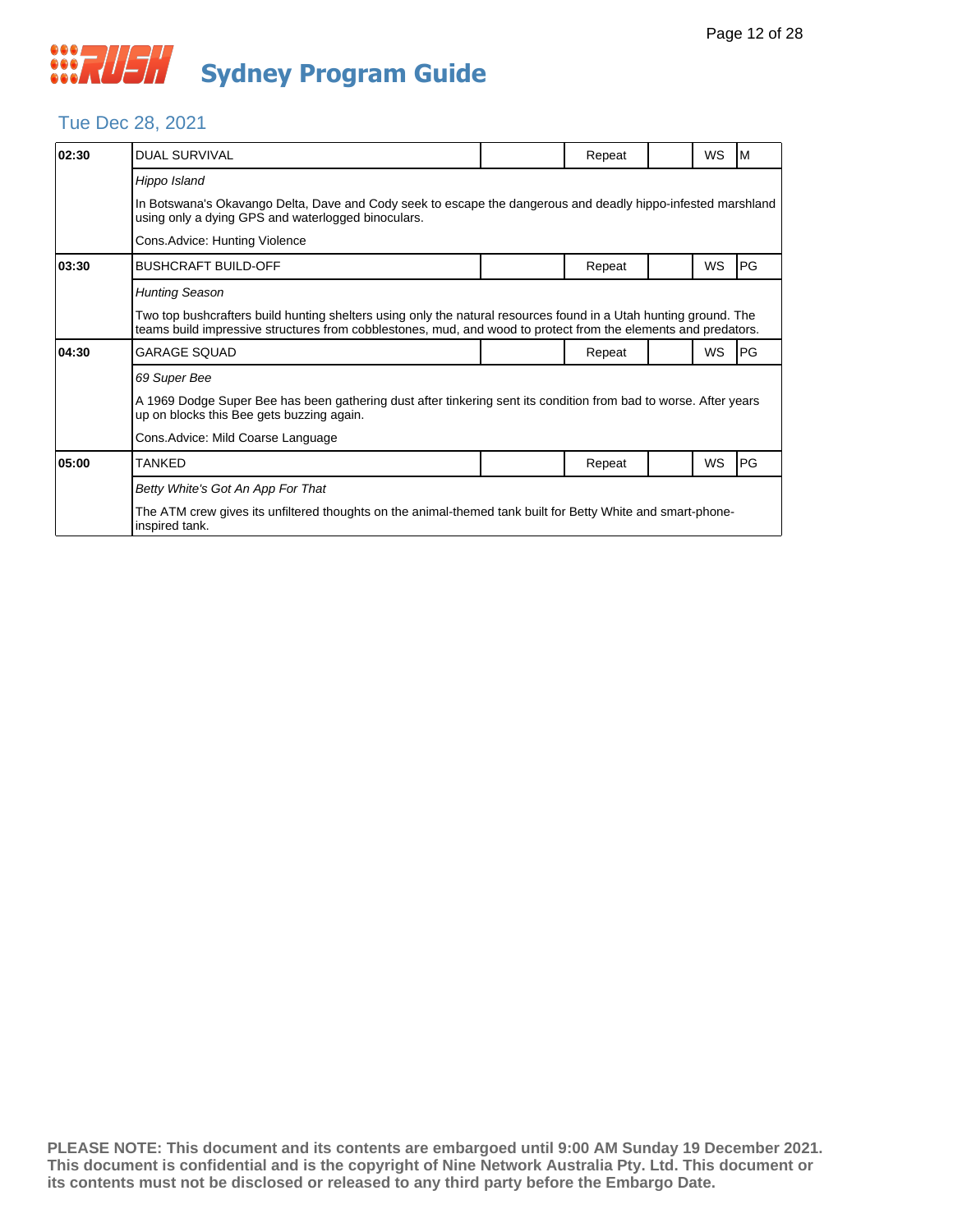#### Wed Dec 29, 2021

| 06:00 | <b>SALVAGE HUNTERS</b>                                                                                                                                                                                                                         |  | Repeat |  | WS | G  |  |  |  |
|-------|------------------------------------------------------------------------------------------------------------------------------------------------------------------------------------------------------------------------------------------------|--|--------|--|----|----|--|--|--|
|       | Meet modern-day treasure hunter Drew Pritchard. With demanding customers, high turnover, and one of the biggest<br>salvage yards in the UK, Drew is constantly on the road in search of derelict gems and for forgotten remnants.              |  |        |  |    |    |  |  |  |
| 07:00 | OVERHAULIN'                                                                                                                                                                                                                                    |  | Repeat |  | WS | PG |  |  |  |
|       | Pop Star Steal                                                                                                                                                                                                                                 |  |        |  |    |    |  |  |  |
|       | A team of ace mechanics and designers transforms mundane or even junky autos into unique custom cars under<br>the watchful eye of auto design legend Chip Foose.                                                                               |  |        |  |    |    |  |  |  |
|       | Cons.Advice: Mild Coarse Language                                                                                                                                                                                                              |  |        |  |    |    |  |  |  |
| 08:00 | <b>WHEELER DEALERS</b>                                                                                                                                                                                                                         |  | Repeat |  | WS | PG |  |  |  |
|       | Alfa Romeo Alfasud                                                                                                                                                                                                                             |  |        |  |    |    |  |  |  |
|       | Mike takes a risk by buying a late Alfasud 1.5 TI at auction. With no service history, dodgy brakes, and clapped out<br>suspension, can Edd work his magic?                                                                                    |  |        |  |    |    |  |  |  |
| 09:00 | TANKED                                                                                                                                                                                                                                         |  | Repeat |  | WS | PG |  |  |  |
|       | Tanked For The Holidays                                                                                                                                                                                                                        |  |        |  |    |    |  |  |  |
|       | Wayde and Brett are asked to make their largest holiday themed cylinder tank ever! The good tidings continue when<br>a snow globe tank is made for a winter celebration.                                                                       |  |        |  |    |    |  |  |  |
| 10:00 | <b>IRON RESURRECTION</b>                                                                                                                                                                                                                       |  | Repeat |  | WS | PG |  |  |  |
|       | Power-Infused Impala                                                                                                                                                                                                                           |  |        |  |    |    |  |  |  |
|       | Joe can hardly believe his luck when he finds a pristine '62 Impala owned by a customer who wants to cut it up and<br>strip it back; everything comes to a halt when money troubles threaten to leave this job in limbo.                       |  |        |  |    |    |  |  |  |
|       | Cons. Advice: Mild Coarse Language                                                                                                                                                                                                             |  |        |  |    |    |  |  |  |
| 11:00 | <b>SALVAGE HUNTERS</b>                                                                                                                                                                                                                         |  | Repeat |  | WS | G  |  |  |  |
|       | Meet modern-day treasure hunter Drew Pritchard. With demanding customers, high turnover, and one of the biggest<br>salvage yards in the UK, Drew is constantly on the road in search of derelict gems and for forgotten remnants.              |  |        |  |    |    |  |  |  |
| 12:00 | <b>JUNKYARD EMPIRE</b>                                                                                                                                                                                                                         |  | Repeat |  | WS | PG |  |  |  |
|       | Cohen vs. Camaro                                                                                                                                                                                                                               |  |        |  |    |    |  |  |  |
|       | Andy Cohen knows a once-in-a-lifetime opportunity when he sees one When he comes across a 1967 Camaro Pace<br>car for sale, he jumps at the chance. But this rare, valuable classic comes with a catch: it's currently in a million<br>pieces. |  |        |  |    |    |  |  |  |
|       | Cons.Advice: Mild Coarse Language                                                                                                                                                                                                              |  |        |  |    |    |  |  |  |
| 13:00 | <b>BUSHCRAFT BUILD-OFF</b>                                                                                                                                                                                                                     |  | Repeat |  | WS | PG |  |  |  |
|       | Hunting Season                                                                                                                                                                                                                                 |  |        |  |    |    |  |  |  |
|       | Two top bushcrafters build hunting shelters using only the natural resources found in a Utah hunting ground. The<br>teams build impressive structures from cobblestones, mud, and wood to protect from the elements and predators.             |  |        |  |    |    |  |  |  |
| 14:00 | <b>WHEELER DEALERS</b>                                                                                                                                                                                                                         |  | Repeat |  | WS | PG |  |  |  |
|       | Alfa Romeo Alfasud                                                                                                                                                                                                                             |  |        |  |    |    |  |  |  |
|       | Mike takes a risk by buying a late Alfasud 1.5 TI at auction. With no service history, dodgy brakes, and clapped out<br>suspension, can Edd work his magic?                                                                                    |  |        |  |    |    |  |  |  |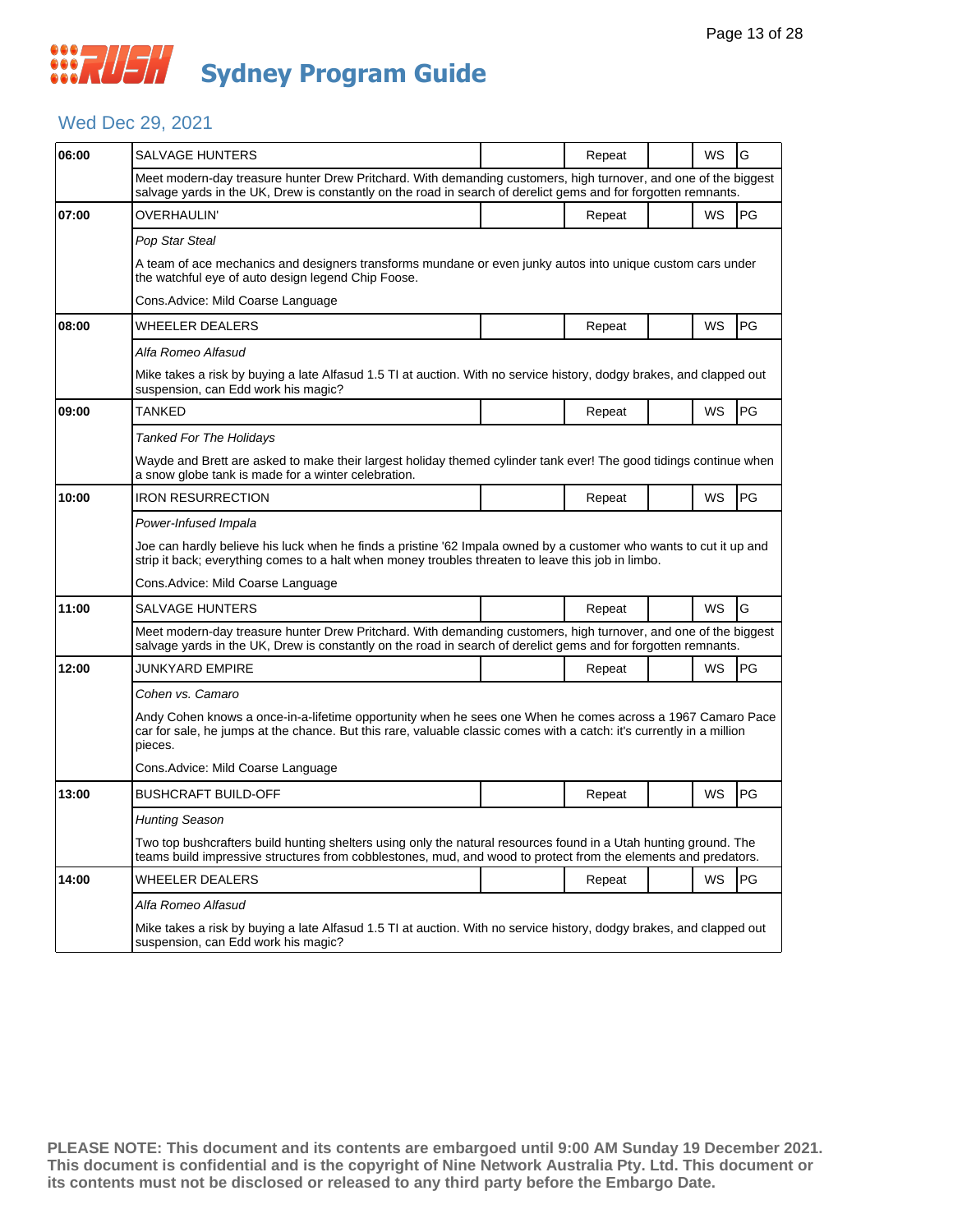#### Wed Dec 29, 2021

| 15:00 | <b>OVERHAULIN'</b>                                                                                                                                                                                                                |                                                                                                            | Repeat |  | WS        | PG |  |  |  |  |
|-------|-----------------------------------------------------------------------------------------------------------------------------------------------------------------------------------------------------------------------------------|------------------------------------------------------------------------------------------------------------|--------|--|-----------|----|--|--|--|--|
|       | Pop Star Steal                                                                                                                                                                                                                    |                                                                                                            |        |  |           |    |  |  |  |  |
|       | the watchful eye of auto design legend Chip Foose.                                                                                                                                                                                | A team of ace mechanics and designers transforms mundane or even junky autos into unique custom cars under |        |  |           |    |  |  |  |  |
|       | Cons. Advice: Mild Coarse Language                                                                                                                                                                                                |                                                                                                            |        |  |           |    |  |  |  |  |
| 16:00 | <b>GARAGE SQUAD</b>                                                                                                                                                                                                               |                                                                                                            | Repeat |  | WS        | PG |  |  |  |  |
|       | 56 Ford Truck<br>After years sitting in storage in a corn crib a 1956 Ford Truck gets some TLC. Does the old girl have enough life left,<br>to get her back out on the road?                                                      |                                                                                                            |        |  |           |    |  |  |  |  |
|       | Cons. Advice: Mild Coarse Language                                                                                                                                                                                                |                                                                                                            |        |  |           |    |  |  |  |  |
| 16:30 | <b>SALVAGE HUNTERS</b>                                                                                                                                                                                                            |                                                                                                            | Repeat |  | <b>WS</b> | G  |  |  |  |  |
|       | Meet modern-day treasure hunter Drew Pritchard. With demanding customers, high turnover, and one of the biggest<br>salvage yards in the UK, Drew is constantly on the road in search of derelict gems and for forgotten remnants. |                                                                                                            |        |  |           |    |  |  |  |  |
| 17:30 | <b>TANKED</b>                                                                                                                                                                                                                     |                                                                                                            | Repeat |  | <b>WS</b> | PG |  |  |  |  |
|       | <b>Tanked For The Holidays</b><br>Wayde and Brett are asked to make their largest holiday themed cylinder tank ever! The good tidings continue when<br>a snow globe tank is made for a winter celebration.                        |                                                                                                            |        |  |           |    |  |  |  |  |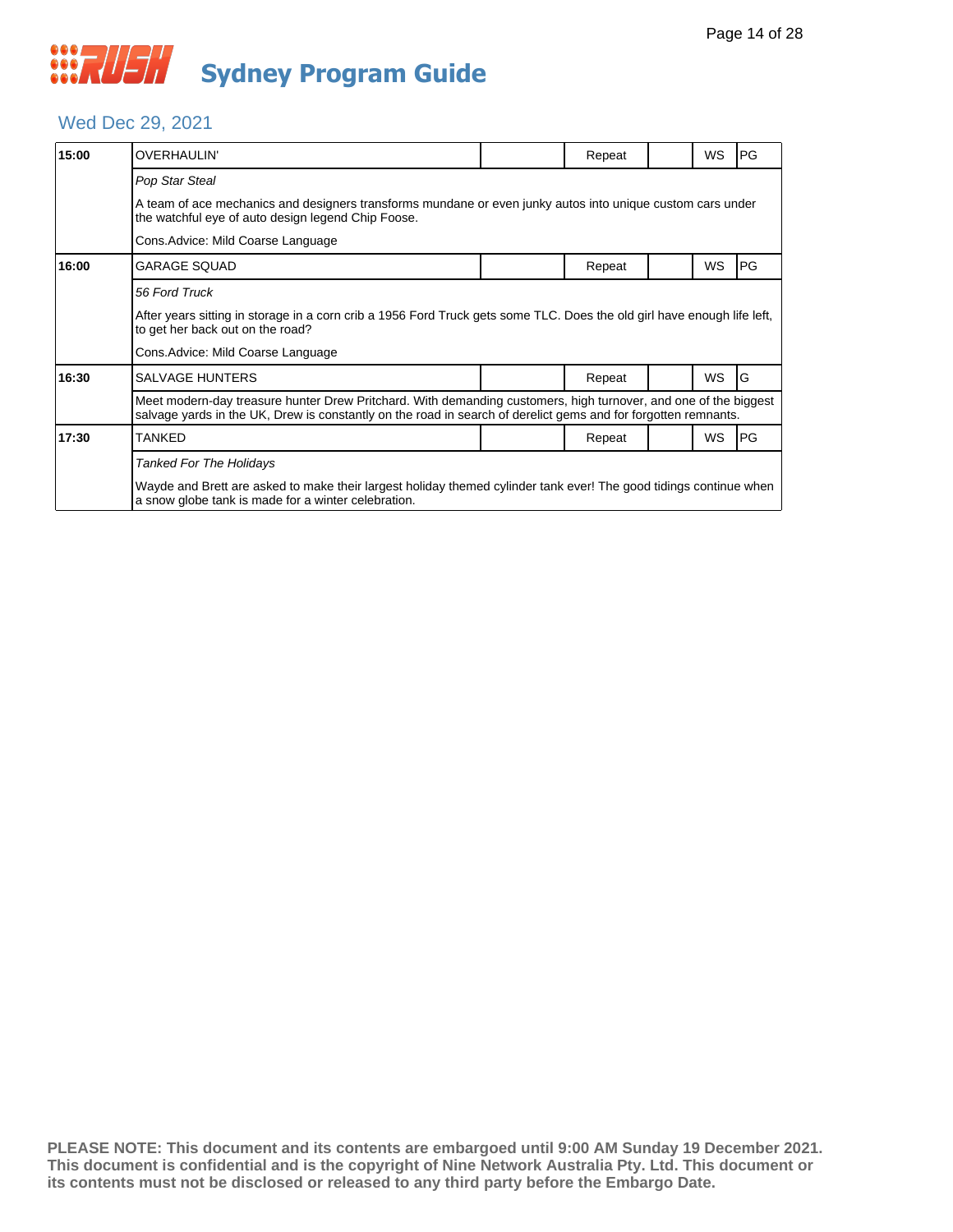#### Wed Dec 29, 2021

| 18:30 | WHEELER DEALERS                                                                                                                                                                                                                                                                                                                     |           | Repeat |  | WS        | PG |  |  |  |
|-------|-------------------------------------------------------------------------------------------------------------------------------------------------------------------------------------------------------------------------------------------------------------------------------------------------------------------------------------|-----------|--------|--|-----------|----|--|--|--|
|       | Alfa Romeo Alfasud                                                                                                                                                                                                                                                                                                                  |           |        |  |           |    |  |  |  |
|       | Mike takes a risk by buying a late Alfasud 1.5 TI at auction. With no service history, dodgy brakes, and clapped out<br>suspension, can Edd work his magic?                                                                                                                                                                         |           |        |  |           |    |  |  |  |
| 19:30 | <b>EXTREME CAR HOARDERS</b>                                                                                                                                                                                                                                                                                                         |           |        |  | WS        | PG |  |  |  |
|       | A Hoarder, a Van and a Plan                                                                                                                                                                                                                                                                                                         |           |        |  |           |    |  |  |  |
|       | Chuck Palumbo and Rick Dore attempt to convince Kregg to part with his huge hoard of Corvairs. In return they<br>promise to transform his beat-up van.                                                                                                                                                                              |           |        |  |           |    |  |  |  |
|       | Cons.Advice: Themes, Mild Violence, Mild Coarse Language                                                                                                                                                                                                                                                                            |           |        |  |           |    |  |  |  |
| 20:30 | <b>CAR KINGS</b>                                                                                                                                                                                                                                                                                                                    |           |        |  | WS        | M  |  |  |  |
|       | Details details details                                                                                                                                                                                                                                                                                                             |           |        |  |           |    |  |  |  |
|       | The team takes on a project from Dave's past that's also a piece of automotive history: a 1932 Ford Roadster Pickup<br>Dave's friend Denny started to restore decades earlier but couldn't finish. Together they'll prepare the pickup and<br>enter it as a hopeful to win the prestigious America's Most Beautiful Roadster award. |           |        |  |           |    |  |  |  |
|       | Cons.Advice: Some Coarse Language                                                                                                                                                                                                                                                                                                   |           |        |  |           |    |  |  |  |
| 21:30 | KINDIG CUSTOMS                                                                                                                                                                                                                                                                                                                      |           |        |  | WS        | PG |  |  |  |
|       | Unfinished Business                                                                                                                                                                                                                                                                                                                 |           |        |  |           |    |  |  |  |
|       | The 51 Ford pickup is ready for final assembly, but the team hit problems prepping it for a serviceman who is<br>returning from a year away in a war zone.                                                                                                                                                                          |           |        |  |           |    |  |  |  |
|       | Cons. Advice: Mild Coarse Language                                                                                                                                                                                                                                                                                                  |           |        |  |           |    |  |  |  |
| 22:30 | TOP GEAR                                                                                                                                                                                                                                                                                                                            | Captioned | Repeat |  | WS        | PG |  |  |  |
|       | With the discontinuation of the First Generation Range Rover Sport, Hammond tests out the Second Generation<br>Range Rover Sport. Also a special interview with Australian Formula 1 legend Mark Webber.                                                                                                                            |           |        |  |           |    |  |  |  |
| 00:00 | EXTREME CAR HOARDERS                                                                                                                                                                                                                                                                                                                |           | Repeat |  | <b>WS</b> | PG |  |  |  |
|       | A Hoarder, a Van and a Plan                                                                                                                                                                                                                                                                                                         |           |        |  |           |    |  |  |  |
|       | Chuck Palumbo and Rick Dore attempt to convince Kregg to part with his huge hoard of Corvairs. In return they<br>promise to transform his beat-up van.                                                                                                                                                                              |           |        |  |           |    |  |  |  |
|       | Cons.Advice: Themes, Mild Violence, Mild Coarse Language                                                                                                                                                                                                                                                                            |           |        |  |           |    |  |  |  |
| 01:00 | CAR KINGS                                                                                                                                                                                                                                                                                                                           |           | Repeat |  | WS        | M  |  |  |  |
|       | Details details details                                                                                                                                                                                                                                                                                                             |           |        |  |           |    |  |  |  |
|       | The team takes on a project from Dave's past that's also a piece of automotive history: a 1932 Ford Roadster Pickup<br>Dave's friend Denny started to restore decades earlier but couldn't finish. Together they'll prepare the pickup and<br>enter it as a hopeful to win the prestigious America's Most Beautiful Roadster award. |           |        |  |           |    |  |  |  |
|       | Cons.Advice: Some Coarse Language                                                                                                                                                                                                                                                                                                   |           |        |  |           |    |  |  |  |
| 02:00 | KINDIG CUSTOMS                                                                                                                                                                                                                                                                                                                      |           | Repeat |  | WS        | PG |  |  |  |
|       | <b>Unfinished Business</b>                                                                                                                                                                                                                                                                                                          |           |        |  |           |    |  |  |  |
|       | The 51 Ford pickup is ready for final assembly, but the team hit problems prepping it for a serviceman who is<br>returning from a year away in a war zone.                                                                                                                                                                          |           |        |  |           |    |  |  |  |
|       | Cons.Advice: Mild Coarse Language                                                                                                                                                                                                                                                                                                   |           |        |  |           |    |  |  |  |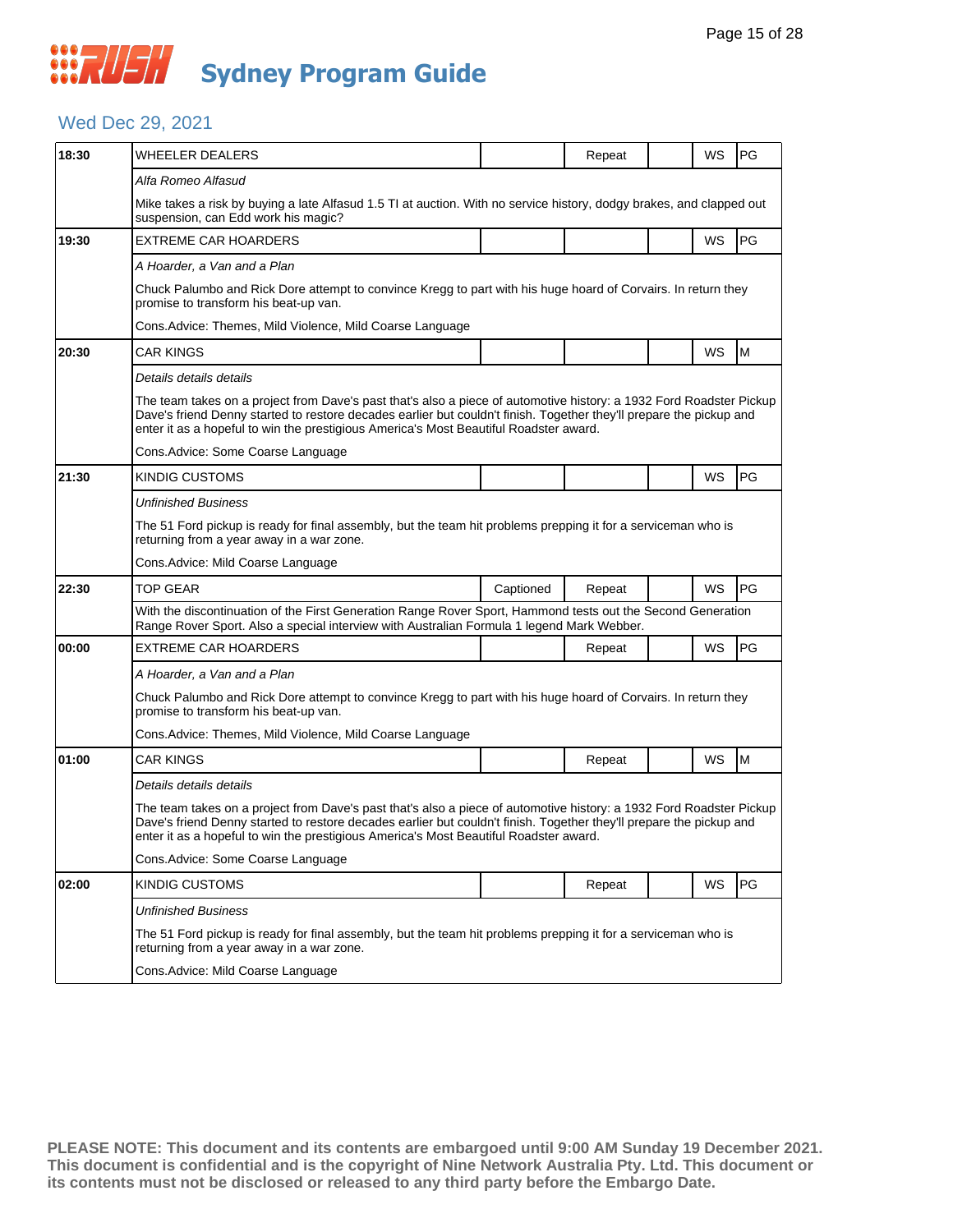#### Wed Dec 29, 2021

| 03:00                                                                                                                                                            | <b>OVERHAULIN'</b>                                                                                                                                                       |  | Repeat |  | WS | PG        |  |  |  |
|------------------------------------------------------------------------------------------------------------------------------------------------------------------|--------------------------------------------------------------------------------------------------------------------------------------------------------------------------|--|--------|--|----|-----------|--|--|--|
|                                                                                                                                                                  | Pop Star Steal                                                                                                                                                           |  |        |  |    |           |  |  |  |
| A team of ace mechanics and designers transforms mundane or even junky autos into unique custom cars under<br>the watchful eye of auto design legend Chip Foose. |                                                                                                                                                                          |  |        |  |    |           |  |  |  |
|                                                                                                                                                                  | Cons. Advice: Mild Coarse Language                                                                                                                                       |  |        |  |    |           |  |  |  |
| 04:00                                                                                                                                                            | <b>WHEELER DEALERS</b>                                                                                                                                                   |  | Repeat |  | WS | IPG.      |  |  |  |
|                                                                                                                                                                  | Alfa Romeo Alfasud                                                                                                                                                       |  |        |  |    |           |  |  |  |
|                                                                                                                                                                  | Mike takes a risk by buying a late Alfasud 1.5 TI at auction. With no service history, dodgy brakes, and clapped out<br>suspension, can Edd work his magic?              |  |        |  |    |           |  |  |  |
| 05:00                                                                                                                                                            | TANKED                                                                                                                                                                   |  | Repeat |  | WS | <b>PG</b> |  |  |  |
|                                                                                                                                                                  | <b>Tanked For The Holidays</b>                                                                                                                                           |  |        |  |    |           |  |  |  |
|                                                                                                                                                                  | Wayde and Brett are asked to make their largest holiday themed cylinder tank ever! The good tidings continue when<br>a snow globe tank is made for a winter celebration. |  |        |  |    |           |  |  |  |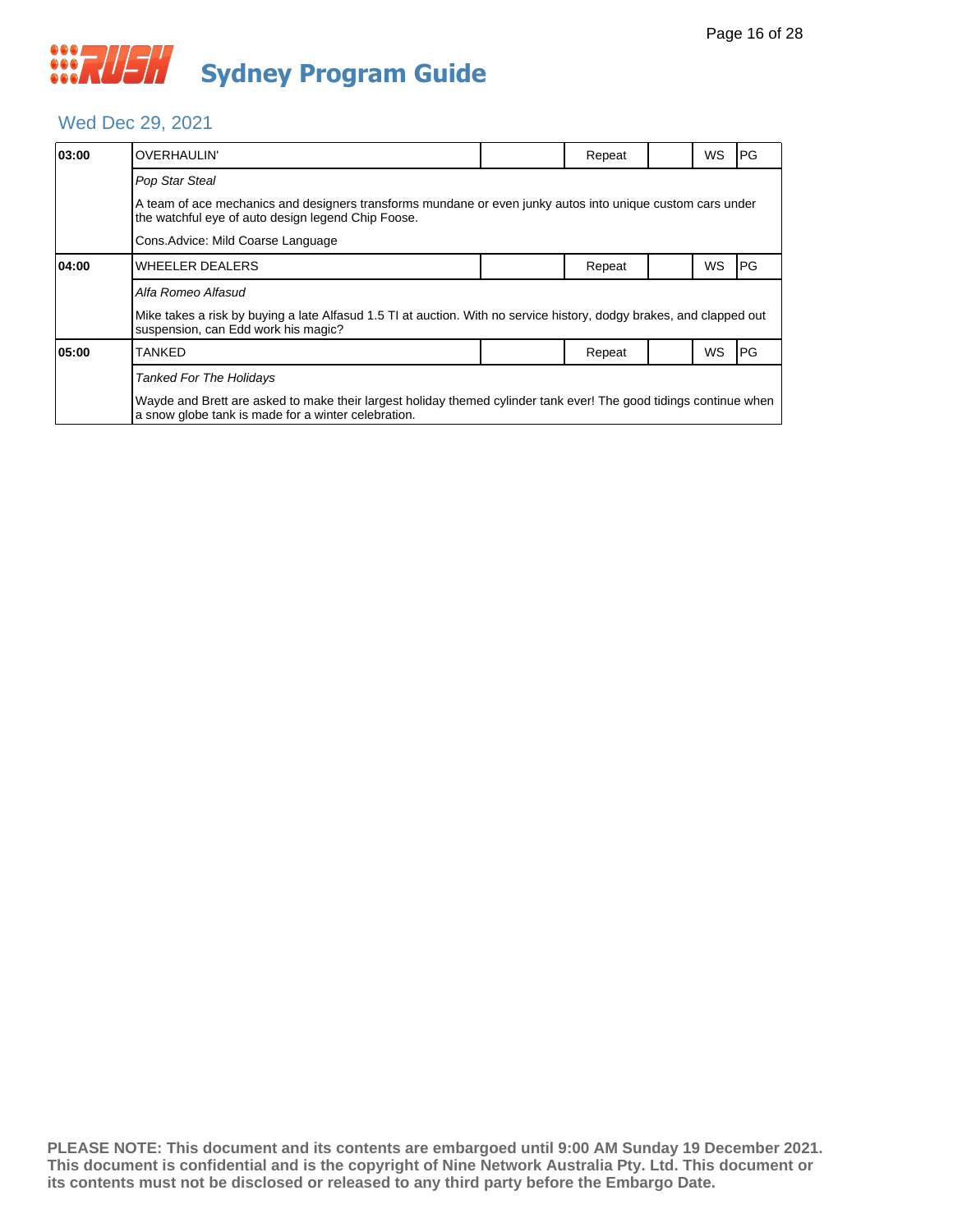## Thu Dec 30, 2021

| 06:00 | <b>SALVAGE HUNTERS</b>                                                                                                                                                                                                            |  | Repeat |  | WS | G  |  |  |
|-------|-----------------------------------------------------------------------------------------------------------------------------------------------------------------------------------------------------------------------------------|--|--------|--|----|----|--|--|
|       | Meet modern-day treasure hunter Drew Pritchard. With demanding customers, high turnover, and one of the biggest<br>salvage yards in the UK, Drew is constantly on the road in search of derelict gems and for forgotten remnants. |  |        |  |    |    |  |  |
| 07:00 | OVERHAULIN'                                                                                                                                                                                                                       |  | Repeat |  | WS | PG |  |  |
|       | CNN Hummer Special                                                                                                                                                                                                                |  |        |  |    |    |  |  |
|       | A team of ace mechanics and designers transforms mundane or even junky autos into unique custom cars under<br>the watchful eye of auto design legend Chip Foose.                                                                  |  |        |  |    |    |  |  |
|       | Cons. Advice: Mild Coarse Language                                                                                                                                                                                                |  |        |  |    |    |  |  |
| 08:00 | WHEELER DEALERS                                                                                                                                                                                                                   |  | Repeat |  | WS | PG |  |  |
|       | Caterham 7                                                                                                                                                                                                                        |  |        |  |    |    |  |  |
|       | Mike has always wanted to get an old Caterham into the workshop, but when Edd decides to take a risk by painting<br>it a shocking colour will the risk pay off?                                                                   |  |        |  |    |    |  |  |
| 09:00 | TANKED                                                                                                                                                                                                                            |  | Repeat |  | WS | PG |  |  |
|       | Playing Favorites!                                                                                                                                                                                                                |  |        |  |    |    |  |  |
|       | Tanked dunks viewers into the high-decibel, family-owned business of Acrylic Tank Manufacturing (ATM), one of the<br>country's leading and most successful builders of aquariums.                                                 |  |        |  |    |    |  |  |
| 10:00 | GARAGE SQUAD                                                                                                                                                                                                                      |  | Repeat |  | WS | PG |  |  |
|       | Freeing A Ford F3                                                                                                                                                                                                                 |  |        |  |    |    |  |  |
|       | After sitting in a barn for 47 years, a farm family tries to save their grandfather's cherished 1950 Ford F3 pickup<br>truck.                                                                                                     |  |        |  |    |    |  |  |
|       | Cons. Advice: Mild Coarse Language                                                                                                                                                                                                |  |        |  |    |    |  |  |
| 11:00 | <b>SALVAGE HUNTERS</b>                                                                                                                                                                                                            |  | Repeat |  | WS | G  |  |  |
|       | Meet modern-day treasure hunter Drew Pritchard. With demanding customers, high turnover, and one of the biggest<br>salvage yards in the UK, Drew is constantly on the road in search of derelict gems and for forgotten remnants. |  |        |  |    |    |  |  |
| 12:00 | KINDIG CUSTOMS                                                                                                                                                                                                                    |  | Repeat |  | WS | PG |  |  |
|       | Unfinished Business                                                                                                                                                                                                               |  |        |  |    |    |  |  |
|       | The 51 Ford pickup is ready for final assembly, but the team hit problems prepping it for a serviceman who is<br>returning from a year away in a war zone.                                                                        |  |        |  |    |    |  |  |
|       | Cons.Advice: Mild Coarse Language                                                                                                                                                                                                 |  |        |  |    |    |  |  |
| 13:00 | <b>EXTREME CAR HOARDERS</b>                                                                                                                                                                                                       |  | Repeat |  | WS | PG |  |  |
|       | A Hoarder, a Van and a Plan                                                                                                                                                                                                       |  |        |  |    |    |  |  |
|       | Chuck Palumbo and Rick Dore attempt to convince Kregg to part with his huge hoard of Corvairs. In return they<br>promise to transform his beat-up van.                                                                            |  |        |  |    |    |  |  |
|       | Cons. Advice: Themes, Mild Violence, Mild Coarse Language                                                                                                                                                                         |  |        |  |    |    |  |  |
| 14:00 | <b>WHEELER DEALERS</b>                                                                                                                                                                                                            |  | Repeat |  | WS | PG |  |  |
|       | Caterham 7                                                                                                                                                                                                                        |  |        |  |    |    |  |  |
|       | Mike has always wanted to get an old Caterham into the workshop, but when Edd decides to take a risk by painting<br>it a shocking colour will the risk pay off?                                                                   |  |        |  |    |    |  |  |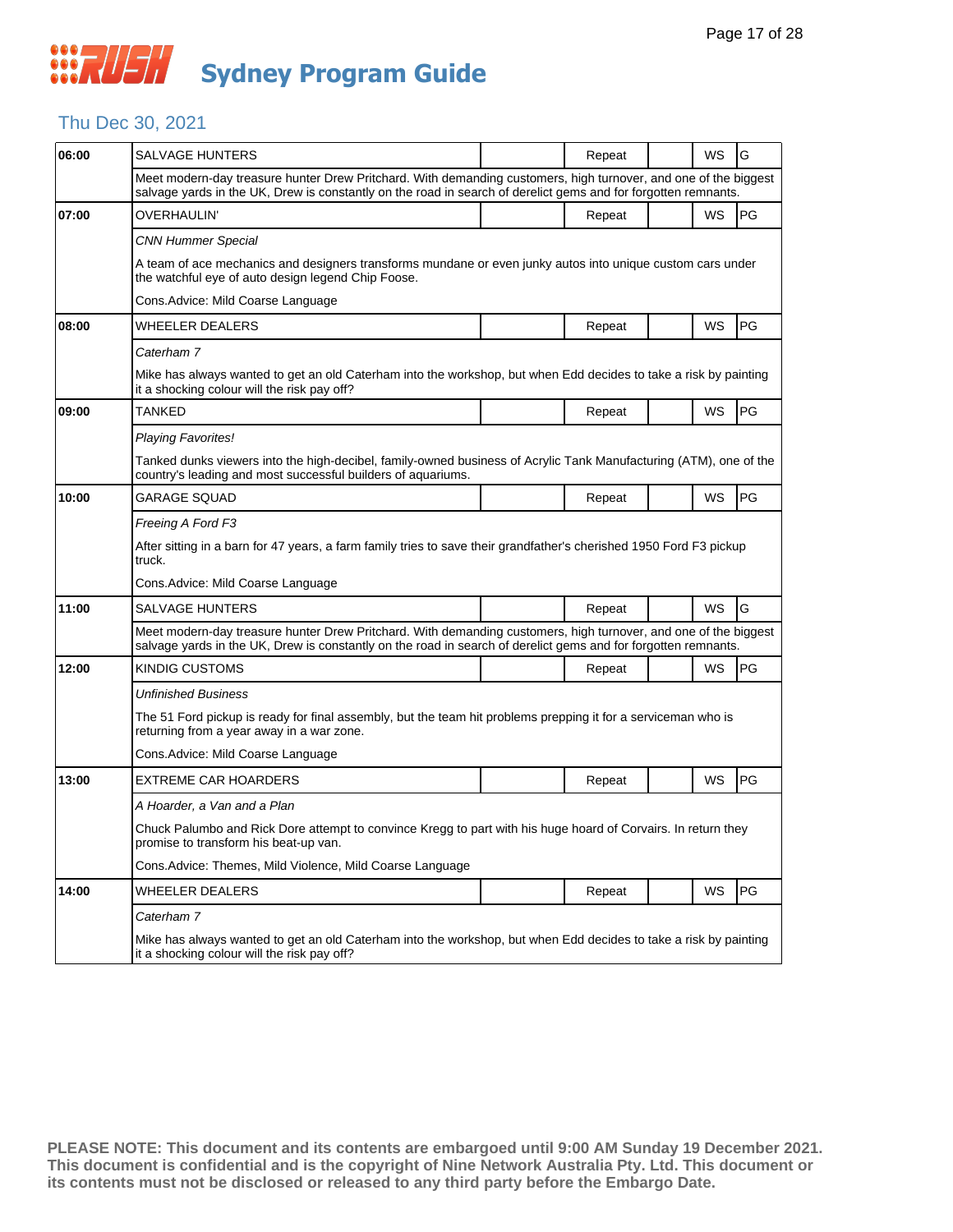#### Thu Dec 30, 2021

| 15:00 | <b>OVERHAULIN'</b>                                                                                                                                                                                                                |                                                                                                            | Repeat |  | WS        | PG |  |  |  |  |
|-------|-----------------------------------------------------------------------------------------------------------------------------------------------------------------------------------------------------------------------------------|------------------------------------------------------------------------------------------------------------|--------|--|-----------|----|--|--|--|--|
|       | <b>CNN Hummer Special</b>                                                                                                                                                                                                         |                                                                                                            |        |  |           |    |  |  |  |  |
|       | the watchful eye of auto design legend Chip Foose.                                                                                                                                                                                | A team of ace mechanics and designers transforms mundane or even junky autos into unique custom cars under |        |  |           |    |  |  |  |  |
|       |                                                                                                                                                                                                                                   |                                                                                                            |        |  |           |    |  |  |  |  |
| 16:00 | <b>GARAGE SQUAD</b>                                                                                                                                                                                                               |                                                                                                            | Repeat |  | WS        | PG |  |  |  |  |
|       | 93 Typhoon                                                                                                                                                                                                                        |                                                                                                            |        |  |           |    |  |  |  |  |
|       | A battered 1993 GMC Typhoon is rescued after crooked mechanics left it damaged. This time the pieces are put<br>back together to give it a much needed boost.                                                                     |                                                                                                            |        |  |           |    |  |  |  |  |
|       | Cons. Advice: Mild Coarse Language                                                                                                                                                                                                |                                                                                                            |        |  |           |    |  |  |  |  |
| 16:30 | <b>SALVAGE HUNTERS</b>                                                                                                                                                                                                            |                                                                                                            | Repeat |  | <b>WS</b> | G  |  |  |  |  |
|       | Meet modern-day treasure hunter Drew Pritchard. With demanding customers, high turnover, and one of the biggest<br>salvage yards in the UK, Drew is constantly on the road in search of derelict gems and for forgotten remnants. |                                                                                                            |        |  |           |    |  |  |  |  |
| 17:30 | <b>TANKED</b>                                                                                                                                                                                                                     |                                                                                                            | Repeat |  | <b>WS</b> | PG |  |  |  |  |
|       | <b>Playing Favorites!</b>                                                                                                                                                                                                         |                                                                                                            |        |  |           |    |  |  |  |  |
|       | Tanked dunks viewers into the high-decibel, family-owned business of Acrylic Tank Manufacturing (ATM), one of the<br>country's leading and most successful builders of aquariums.                                                 |                                                                                                            |        |  |           |    |  |  |  |  |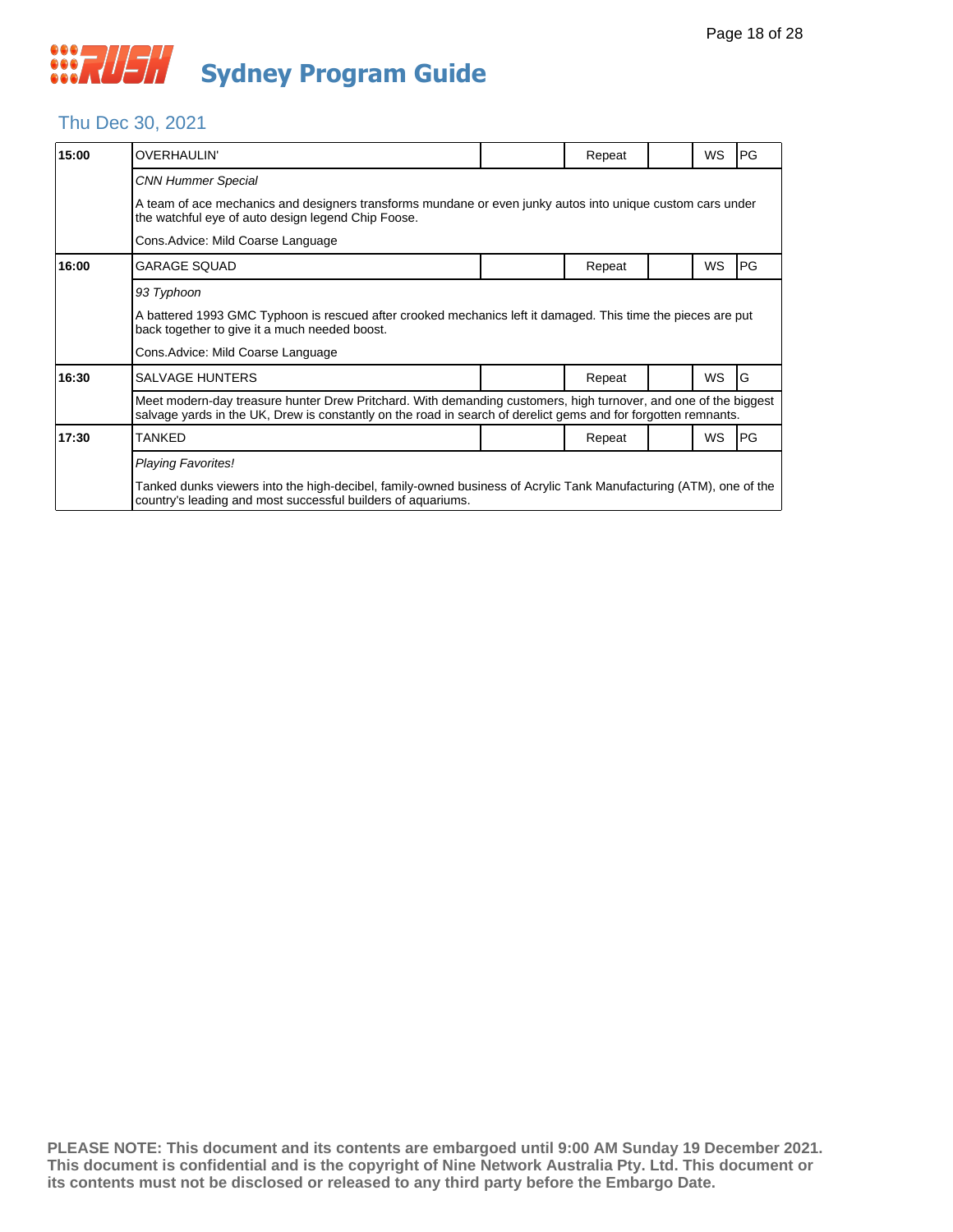#### Thu Dec 30, 2021

| 18:30 | <b>WHEELER DEALERS</b>                                                                                                                                                                                                                                         |  | Repeat |  | WS | PG |  |  |  |
|-------|----------------------------------------------------------------------------------------------------------------------------------------------------------------------------------------------------------------------------------------------------------------|--|--------|--|----|----|--|--|--|
|       | Caterham 7                                                                                                                                                                                                                                                     |  |        |  |    |    |  |  |  |
|       | Mike has always wanted to get an old Caterham into the workshop, but when Edd decides to take a risk by painting<br>it a shocking colour will the risk pay off?                                                                                                |  |        |  |    |    |  |  |  |
| 19:30 | <b>KINDIG CUSTOMS</b>                                                                                                                                                                                                                                          |  | Repeat |  | WS | PG |  |  |  |
|       | Why Haul Hay When You Can Haul Ass?                                                                                                                                                                                                                            |  |        |  |    |    |  |  |  |
|       | A 1953 Chevy and a 1965 Galaxie are featured.                                                                                                                                                                                                                  |  |        |  |    |    |  |  |  |
|       | Cons. Advice: Mild Coarse Language                                                                                                                                                                                                                             |  |        |  |    |    |  |  |  |
| 20:30 | <b>STREET OUTLAWS</b>                                                                                                                                                                                                                                          |  |        |  | WS | M  |  |  |  |
|       | Let's Get Ready to Crumble                                                                                                                                                                                                                                     |  |        |  |    |    |  |  |  |
|       | When Farmtruck finds a fleet of old police cars at the salvage yard, he and AZN decide that the best use for them<br>would be a giant demolition derby, the likes of which the 405 has never seen; drivers from OKC, Texas and<br>Mississippi all get to work. |  |        |  |    |    |  |  |  |
|       | Cons. Advice: Adult Themes, Some Coarse Language                                                                                                                                                                                                               |  |        |  |    |    |  |  |  |
| 21:30 | STREET OUTLAWS: NO PREP KINGS                                                                                                                                                                                                                                  |  |        |  | WS | M  |  |  |  |
|       | Callout Karma                                                                                                                                                                                                                                                  |  |        |  |    |    |  |  |  |
|       | Points-leader Ryan quickly becomes aware of the painful consequences of his decisions just as the racers begin<br>round two.                                                                                                                                   |  |        |  |    |    |  |  |  |
|       | Cons.Advice: Mature Themes, Some Coarse Language                                                                                                                                                                                                               |  |        |  |    |    |  |  |  |
| 22:30 | SPEED IS THE NEW BLACK                                                                                                                                                                                                                                         |  | Repeat |  | WS | M  |  |  |  |
|       | The Pickup With Pickup                                                                                                                                                                                                                                         |  |        |  |    |    |  |  |  |
|       | A client brings in a rust-bucket 1953 Ford F-100 for a full race conversion. Noah pushes the team to the limit to<br>convert it into a high-performance ride.                                                                                                  |  |        |  |    |    |  |  |  |
|       | Cons.Advice: Some Coarse Language, Dangerous Behaviour                                                                                                                                                                                                         |  |        |  |    |    |  |  |  |
| 23:30 | KINDIG CUSTOMS                                                                                                                                                                                                                                                 |  | Repeat |  | WS | PG |  |  |  |
|       | Why Haul Hay When You Can Haul Ass?                                                                                                                                                                                                                            |  |        |  |    |    |  |  |  |
|       | A 1953 Chevy and a 1965 Galaxie are featured.                                                                                                                                                                                                                  |  |        |  |    |    |  |  |  |
|       | Cons. Advice: Mild Coarse Language                                                                                                                                                                                                                             |  |        |  |    |    |  |  |  |
| 00:30 | <b>STREET OUTLAWS</b>                                                                                                                                                                                                                                          |  | Repeat |  | WS | M  |  |  |  |
|       | Let's Get Ready to Crumble                                                                                                                                                                                                                                     |  |        |  |    |    |  |  |  |
|       | When Farmtruck finds a fleet of old police cars at the salvage yard, he and AZN decide that the best use for them<br>would be a giant demolition derby, the likes of which the 405 has never seen; drivers from OKC, Texas and<br>Mississippi all get to work. |  |        |  |    |    |  |  |  |
|       | Cons. Advice: Adult Themes, Some Coarse Language                                                                                                                                                                                                               |  |        |  |    |    |  |  |  |
| 01:30 | STREET OUTLAWS: NO PREP KINGS                                                                                                                                                                                                                                  |  | Repeat |  | WS | M  |  |  |  |
|       | Callout Karma                                                                                                                                                                                                                                                  |  |        |  |    |    |  |  |  |
|       | Points-leader Ryan quickly becomes aware of the painful consequences of his decisions just as the racers begin<br>round two.                                                                                                                                   |  |        |  |    |    |  |  |  |
|       | Cons. Advice: Mature Themes, Some Coarse Language                                                                                                                                                                                                              |  |        |  |    |    |  |  |  |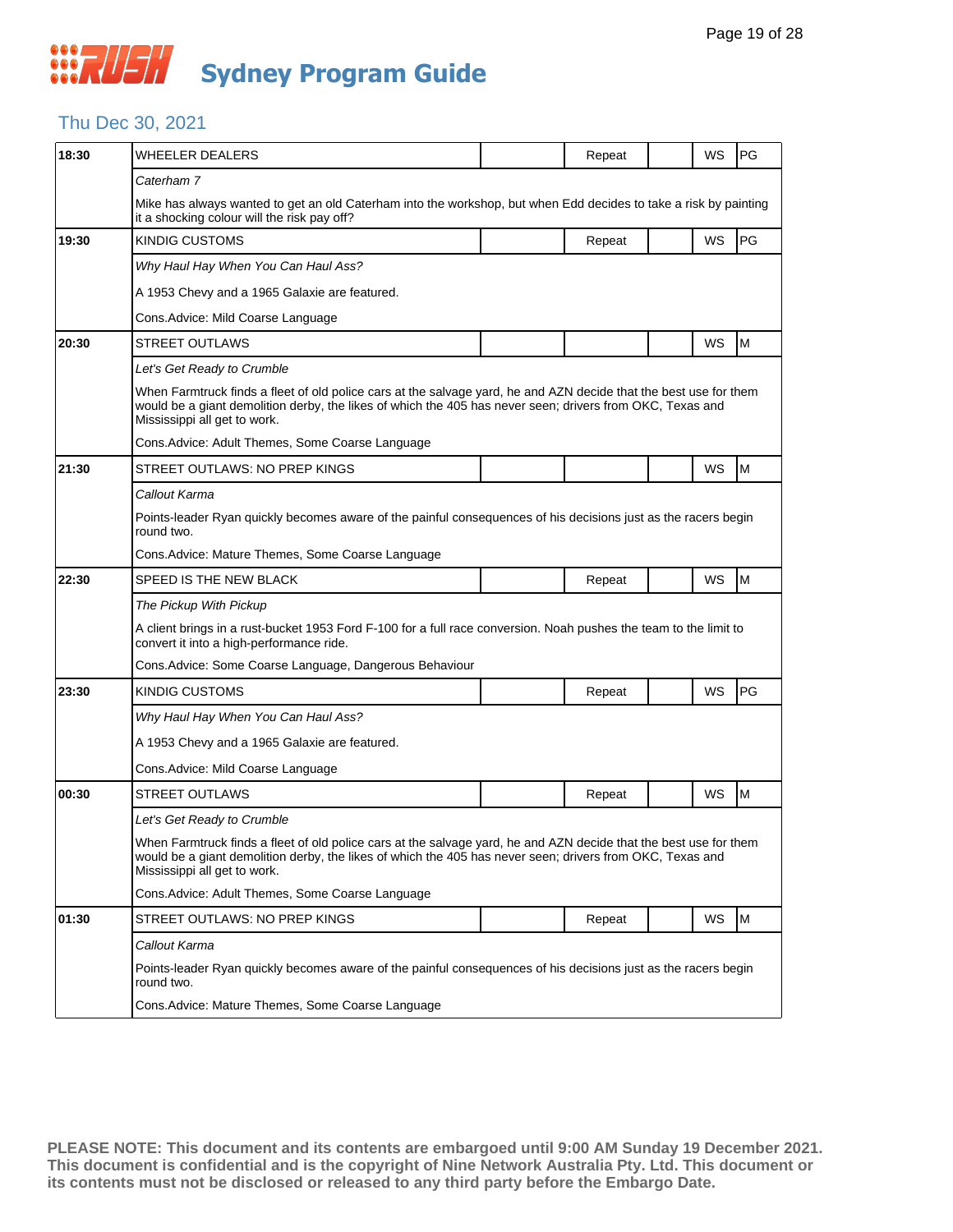#### Thu Dec 30, 2021

| 02:30 | TANKFD                                                                                                                                                                                                                                                         |  | Repeat |  | WS        | PG |  |  |  |
|-------|----------------------------------------------------------------------------------------------------------------------------------------------------------------------------------------------------------------------------------------------------------------|--|--------|--|-----------|----|--|--|--|
|       | <b>Playing Favorites!</b>                                                                                                                                                                                                                                      |  |        |  |           |    |  |  |  |
|       | Tanked dunks viewers into the high-decibel, family-owned business of Acrylic Tank Manufacturing (ATM), one of the<br>country's leading and most successful builders of aquariums.                                                                              |  |        |  |           |    |  |  |  |
| 03:30 | <b>SALVAGE HUNTERS</b>                                                                                                                                                                                                                                         |  | Repeat |  | <b>WS</b> | ΙG |  |  |  |
|       | Meet modern-day treasure hunter Drew Pritchard. With demanding customers, high turnover, and one of the biggest<br>salvage yards in the UK, Drew is constantly on the road in search of derelict gems and for forgotten remnants.                              |  |        |  |           |    |  |  |  |
| 04:30 | <b>GARAGE SQUAD</b>                                                                                                                                                                                                                                            |  | Repeat |  | <b>WS</b> | PG |  |  |  |
|       | 93 Typhoon                                                                                                                                                                                                                                                     |  |        |  |           |    |  |  |  |
|       | A battered 1993 GMC Typhoon is rescued after crooked mechanics left it damaged. This time the pieces are put<br>back together to give it a much needed boost.                                                                                                  |  |        |  |           |    |  |  |  |
|       | Cons.Advice: Mild Coarse Language                                                                                                                                                                                                                              |  |        |  |           |    |  |  |  |
| 05:00 | <b>STREET OUTLAWS</b>                                                                                                                                                                                                                                          |  | Repeat |  | <b>WS</b> | M  |  |  |  |
|       | Let's Get Ready to Crumble                                                                                                                                                                                                                                     |  |        |  |           |    |  |  |  |
|       | When Farmtruck finds a fleet of old police cars at the salvage yard, he and AZN decide that the best use for them<br>would be a giant demolition derby, the likes of which the 405 has never seen; drivers from OKC, Texas and<br>Mississippi all get to work. |  |        |  |           |    |  |  |  |
|       | Cons. Advice: Adult Themes, Some Coarse Language                                                                                                                                                                                                               |  |        |  |           |    |  |  |  |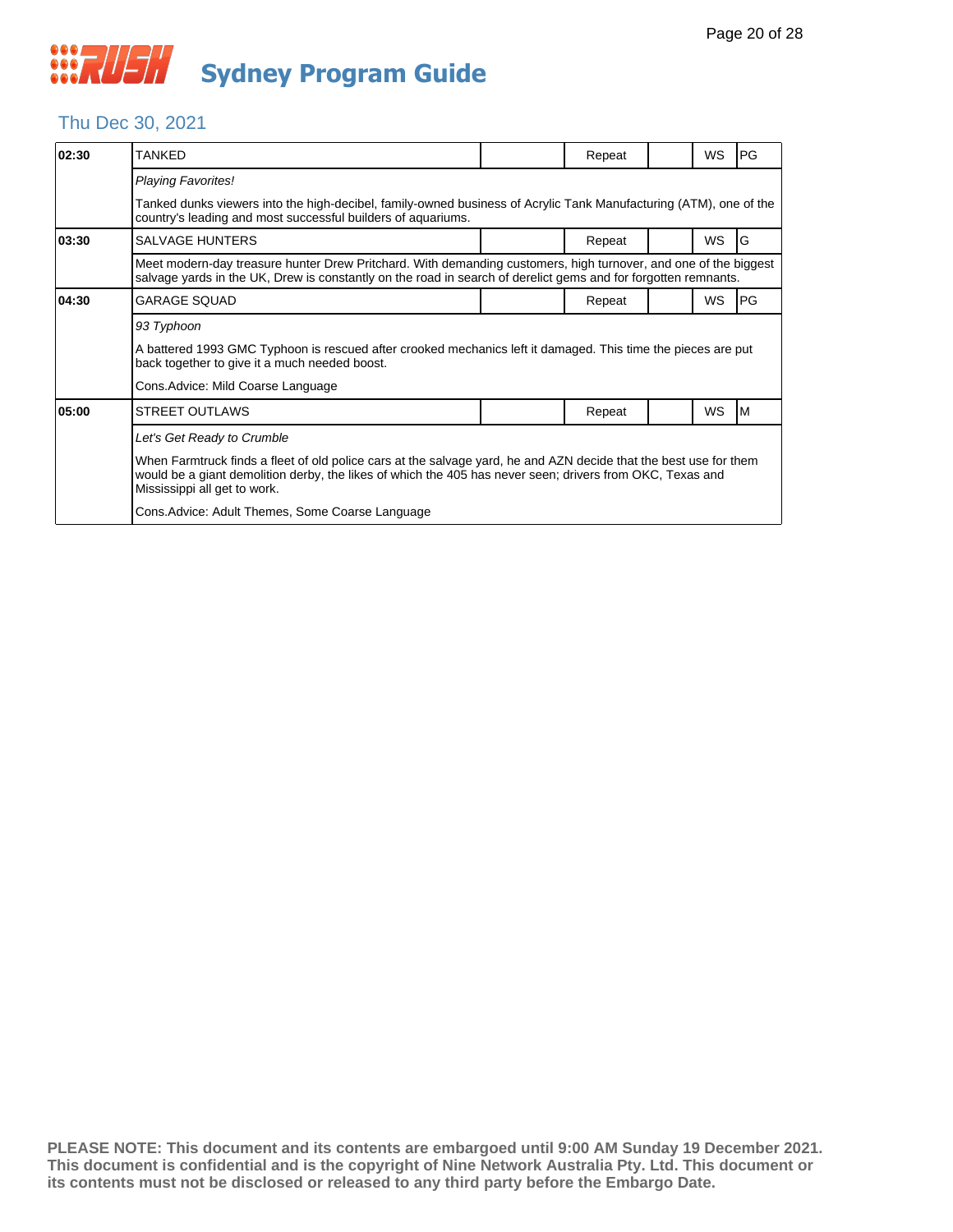#### Fri Dec 31, 2021

| 06:00 | <b>GARAGE SQUAD</b>                                                                                                                                                                                                               |  | Repeat |  | WS        | PG |  |  |  |
|-------|-----------------------------------------------------------------------------------------------------------------------------------------------------------------------------------------------------------------------------------|--|--------|--|-----------|----|--|--|--|
|       | Freeing A Ford F3                                                                                                                                                                                                                 |  |        |  |           |    |  |  |  |
|       | After sitting in a barn for 47 years, a farm family tries to save their grandfather's cherished 1950 Ford F3 pickup<br>truck.                                                                                                     |  |        |  |           |    |  |  |  |
|       | Cons. Advice: Mild Coarse Language                                                                                                                                                                                                |  |        |  |           |    |  |  |  |
| 07:00 | OVERHAULIN'                                                                                                                                                                                                                       |  | Repeat |  | WS        | PG |  |  |  |
|       | The Boss Is Back                                                                                                                                                                                                                  |  |        |  |           |    |  |  |  |
|       | A team of ace mechanics and designers transforms mundane or even junky autos into unique custom cars under<br>the watchful eye of auto design legend Chip Foose.                                                                  |  |        |  |           |    |  |  |  |
|       | Cons. Advice: Mild Coarse Language                                                                                                                                                                                                |  |        |  |           |    |  |  |  |
| 08:00 | WHEELER DEALERS                                                                                                                                                                                                                   |  | Repeat |  | WS        | PG |  |  |  |
|       | Ford Escort RS2000 Rally Car                                                                                                                                                                                                      |  |        |  |           |    |  |  |  |
|       | Mike decides to combine his two loves of vintage Escorts and rallying by making a Ford rally car; Edd isn't sure he<br>can make a profit on such an expensive build.                                                              |  |        |  |           |    |  |  |  |
| 09:00 | <b>TANKED</b>                                                                                                                                                                                                                     |  |        |  | WS        | PG |  |  |  |
|       | Jeff Dunham's Tank for Dummies                                                                                                                                                                                                    |  |        |  |           |    |  |  |  |
|       | Ventriloquist Jeff Dunham requests an illuminated theater-themed tank starring his characters Peanut, Walter and<br>Achmed.                                                                                                       |  |        |  |           |    |  |  |  |
| 10:00 | TREASURE QUEST SNAKE ISLAND                                                                                                                                                                                                       |  | Repeat |  | WS        | PG |  |  |  |
|       | Death Road To Fortune                                                                                                                                                                                                             |  |        |  |           |    |  |  |  |
|       | A landslide and the infamous Death Road put the treasure hunters in life-threatening danger while chasing a two-<br>billion-dollar fortune.                                                                                       |  |        |  |           |    |  |  |  |
|       | Cons. Advice: Mild Coarse Language, Scary Scenes                                                                                                                                                                                  |  |        |  |           |    |  |  |  |
| 11:00 | <b>SALVAGE HUNTERS</b>                                                                                                                                                                                                            |  | Repeat |  | <b>WS</b> | G  |  |  |  |
|       | Meet modern-day treasure hunter Drew Pritchard. With demanding customers, high turnover, and one of the biggest<br>salvage yards in the UK, Drew is constantly on the road in search of derelict gems and for forgotten remnants. |  |        |  |           |    |  |  |  |
| 12:00 | KINDIG CUSTOMS                                                                                                                                                                                                                    |  | Repeat |  | WS        | PG |  |  |  |
|       | Unfinished Business                                                                                                                                                                                                               |  |        |  |           |    |  |  |  |
|       | The 51 Ford pickup is ready for final assembly, but the team hit problems prepping it for a serviceman who is<br>returning from a year away in a war zone.                                                                        |  |        |  |           |    |  |  |  |
|       | Cons.Advice: Mild Coarse Language                                                                                                                                                                                                 |  |        |  |           |    |  |  |  |
| 13:00 | <b>ABALONE WARS</b>                                                                                                                                                                                                               |  | Repeat |  | WS        | PG |  |  |  |
|       | Take a look at the underwater escapades of valiant divers who risk their lives and plunge into the shark-dwelling<br>regions of the Southern Ocean, for precious abalone.                                                         |  |        |  |           |    |  |  |  |
|       | Cons.Advice: Themes, Mild Coarse Language                                                                                                                                                                                         |  |        |  |           |    |  |  |  |
| 14:00 | WHEELER DEALERS                                                                                                                                                                                                                   |  | Repeat |  | WS        | PG |  |  |  |
|       | Ford Escort RS2000 Rally Car                                                                                                                                                                                                      |  |        |  |           |    |  |  |  |
|       | Mike decides to combine his two loves of vintage Escorts and rallying by making a Ford rally car; Edd isn't sure he<br>can make a profit on such an expensive build.                                                              |  |        |  |           |    |  |  |  |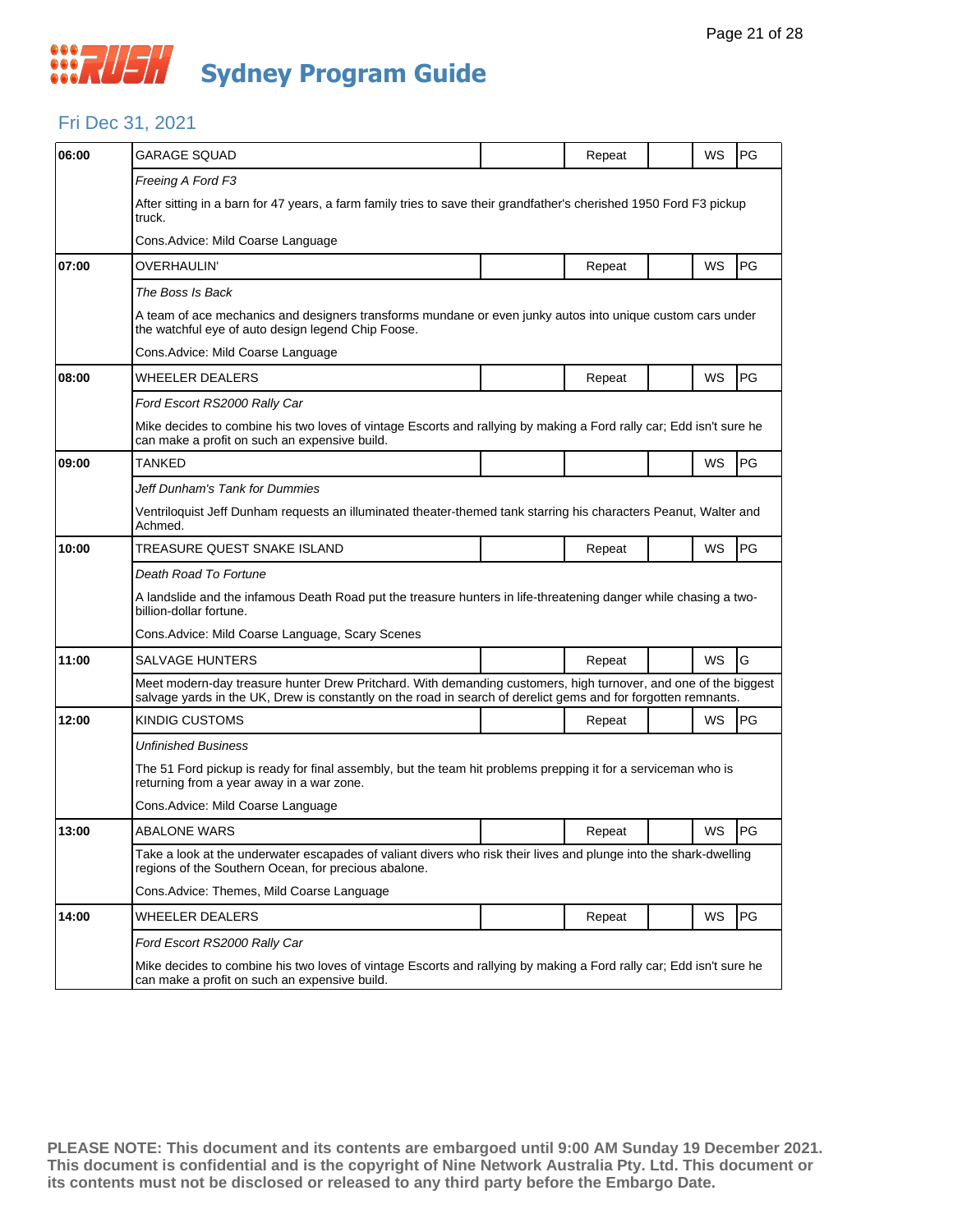

#### Fri Dec 31, 2021

| 15:00 | <b>OVERHAULIN'</b>                                                                                                                                                                                                                |  | Repeat |  | <b>WS</b> | PG |  |  |  |
|-------|-----------------------------------------------------------------------------------------------------------------------------------------------------------------------------------------------------------------------------------|--|--------|--|-----------|----|--|--|--|
|       | The Boss Is Back                                                                                                                                                                                                                  |  |        |  |           |    |  |  |  |
|       | A team of ace mechanics and designers transforms mundane or even junky autos into unique custom cars under<br>the watchful eye of auto design legend Chip Foose.                                                                  |  |        |  |           |    |  |  |  |
|       | Cons. Advice: Mild Coarse Language                                                                                                                                                                                                |  |        |  |           |    |  |  |  |
| 16:00 | <b>GARAGE SQUAD</b>                                                                                                                                                                                                               |  | Repeat |  | <b>WS</b> | PG |  |  |  |
|       | 64 GTO                                                                                                                                                                                                                            |  |        |  |           |    |  |  |  |
|       | A 1964 Pontiac GTO means the world to this family, having belonged to their late husband and father, but they<br>haven't had the time or know how to maintain it.                                                                 |  |        |  |           |    |  |  |  |
|       | Cons. Advice: Mild Coarse Language                                                                                                                                                                                                |  |        |  |           |    |  |  |  |
| 16:30 | <b>SALVAGE HUNTERS</b>                                                                                                                                                                                                            |  | Repeat |  | <b>WS</b> | G  |  |  |  |
|       | Meet modern-day treasure hunter Drew Pritchard. With demanding customers, high turnover, and one of the biggest<br>salvage yards in the UK, Drew is constantly on the road in search of derelict gems and for forgotten remnants. |  |        |  |           |    |  |  |  |
| 17:30 | TANKED                                                                                                                                                                                                                            |  | Repeat |  | WS        | PG |  |  |  |
|       | Jeff Dunham's Tank for Dummies                                                                                                                                                                                                    |  |        |  |           |    |  |  |  |
|       | Ventriloquist Jeff Dunham requests an illuminated theater-themed tank starring his characters Peanut, Walter and<br>Achmed.                                                                                                       |  |        |  |           |    |  |  |  |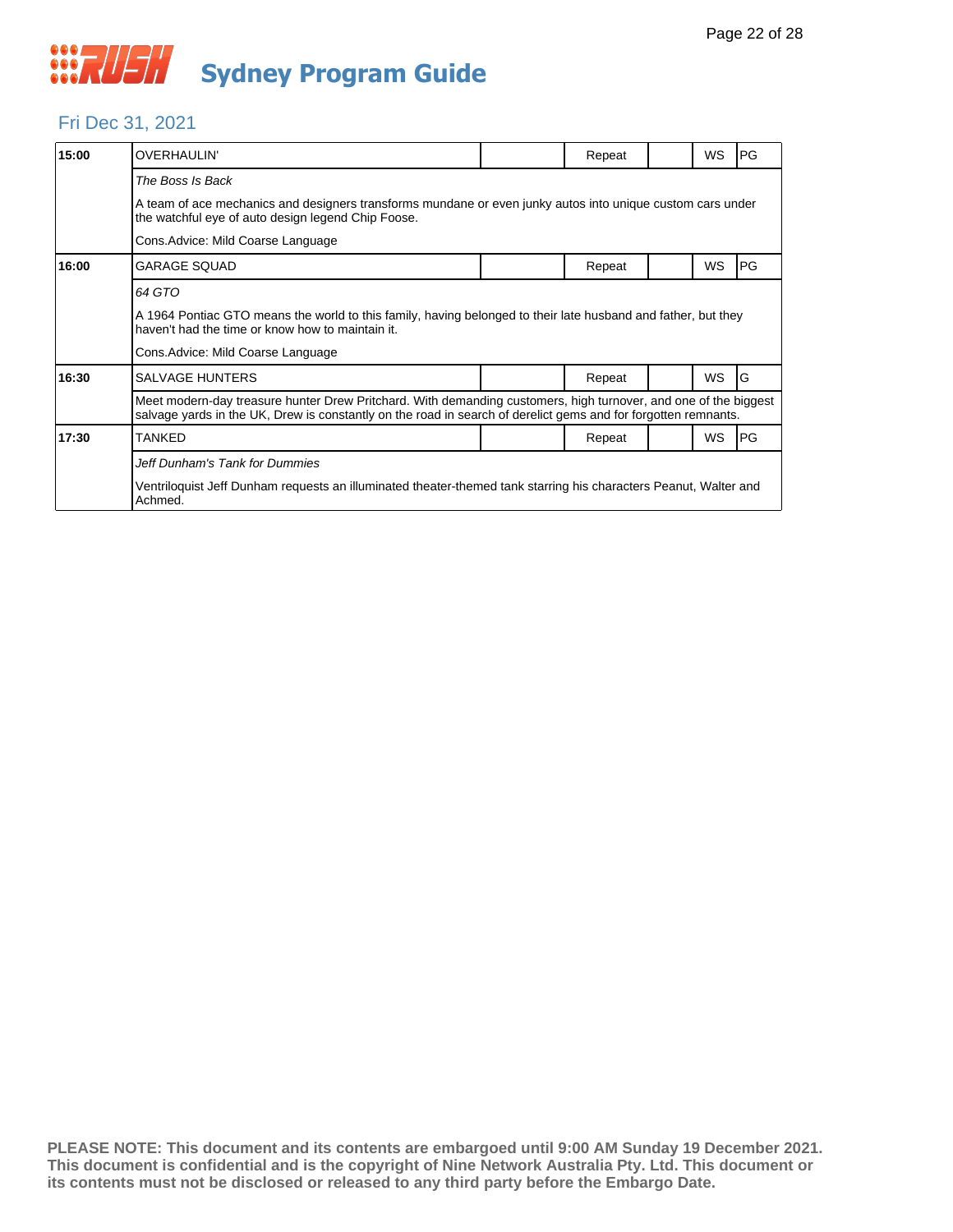#### Fri Dec 31, 2021

| 18:30 | <b>WHEELER DEALERS</b>                                                                                                                                                                                                                                           |  | Repeat |  | WS        | PG |  |  |  |
|-------|------------------------------------------------------------------------------------------------------------------------------------------------------------------------------------------------------------------------------------------------------------------|--|--------|--|-----------|----|--|--|--|
|       | Ford Escort RS2000 Rally Car                                                                                                                                                                                                                                     |  |        |  |           |    |  |  |  |
|       | Mike decides to combine his two loves of vintage Escorts and rallying by making a Ford rally car; Edd isn't sure he<br>can make a profit on such an expensive build.                                                                                             |  |        |  |           |    |  |  |  |
| 19:30 | SECRETS OF THE UNDERGROUND                                                                                                                                                                                                                                       |  |        |  | WS        | PG |  |  |  |
|       | American Stonehenge                                                                                                                                                                                                                                              |  |        |  |           |    |  |  |  |
|       | Rob Nelson investigates the mysterious pattern of rocks at the bottom of Lake Michigan known as Underwater<br>Stonehenge. At the notorious Alcatraz prison, Rob uses state-of-the-art technology in search of rumored escape<br>tunnels.                         |  |        |  |           |    |  |  |  |
| 20:30 | <b>EXPEDITION UNKNOWN</b>                                                                                                                                                                                                                                        |  |        |  | WS        | PG |  |  |  |
|       | Chasing the Snake Kings                                                                                                                                                                                                                                          |  |        |  |           |    |  |  |  |
|       | With a potential new breakthrough in the search for a Snake King tomb, Josh Gates returns to the jungles of<br>Guatemala and the archaeological dig at the ancient Mayan city of El Mirador; the archeologists attempt to pinpoint<br>the tomb's location.       |  |        |  |           |    |  |  |  |
| 21:30 | CODES AND CONSPIRACIES                                                                                                                                                                                                                                           |  |        |  | WS        | M  |  |  |  |
|       | Alcatraz                                                                                                                                                                                                                                                         |  |        |  |           |    |  |  |  |
|       | The world's most famous prison holds many secrets. We'll explore a conspiracy that helped three inmates escape,<br>reveal the truth behind the dungeon of Alcatraz, and discover the remnants of a mysterious military outpost with<br>links to Abraham Lincoln. |  |        |  |           |    |  |  |  |
|       | Cons. Advice: Gory Scenes, References to Violence                                                                                                                                                                                                                |  |        |  |           |    |  |  |  |
| 22:30 | THE UNEXPLAINED FILES                                                                                                                                                                                                                                            |  |        |  | WS        | M  |  |  |  |
|       | Valentich & Texas Blue Dogs                                                                                                                                                                                                                                      |  |        |  |           |    |  |  |  |
|       | Fred Valentich and his light aircraft disappeared without a trace from the skies above southern Australia in 1978.<br>Texas Blue Dogs- Since 2004 bizarre, blue-eyed and hunch backed creatures are mutilating livestock in Texas.                               |  |        |  |           |    |  |  |  |
|       | Cons. Advice: Supernatural Themes, Gory Scenes                                                                                                                                                                                                                   |  |        |  |           |    |  |  |  |
| 23:30 | <b>ICE COLD GOLD</b>                                                                                                                                                                                                                                             |  | Repeat |  | <b>WS</b> | M  |  |  |  |
|       | Egi Gold                                                                                                                                                                                                                                                         |  |        |  |           |    |  |  |  |
|       | The gold of Eqi might be Sixty Degree Resources final hope. The seven miners are about to reach their tipping<br>point. Even though Saggag was a success, Cloud Island was a huge failure and their faith in Eric's strategy is losing<br>steam.                 |  |        |  |           |    |  |  |  |
|       | Cons.Advice: Some Coarse Language                                                                                                                                                                                                                                |  |        |  |           |    |  |  |  |
| 00:30 | SECRETS OF THE UNDERGROUND                                                                                                                                                                                                                                       |  | Repeat |  | WS        | PG |  |  |  |
|       | American Stonehenge                                                                                                                                                                                                                                              |  |        |  |           |    |  |  |  |
|       | Rob Nelson investigates the mysterious pattern of rocks at the bottom of Lake Michigan known as Underwater<br>Stonehenge. At the notorious Alcatraz prison, Rob uses state-of-the-art technology in search of rumored escape<br>tunnels.                         |  |        |  |           |    |  |  |  |
| 01:30 | <b>EXPEDITION UNKNOWN</b>                                                                                                                                                                                                                                        |  | Repeat |  | WS        | PG |  |  |  |
|       | Chasing the Snake Kings                                                                                                                                                                                                                                          |  |        |  |           |    |  |  |  |
|       | With a potential new breakthrough in the search for a Snake King tomb, Josh Gates returns to the jungles of<br>Guatemala and the archaeological dig at the ancient Mayan city of El Mirador; the archeologists attempt to pinpoint<br>the tomb's location.       |  |        |  |           |    |  |  |  |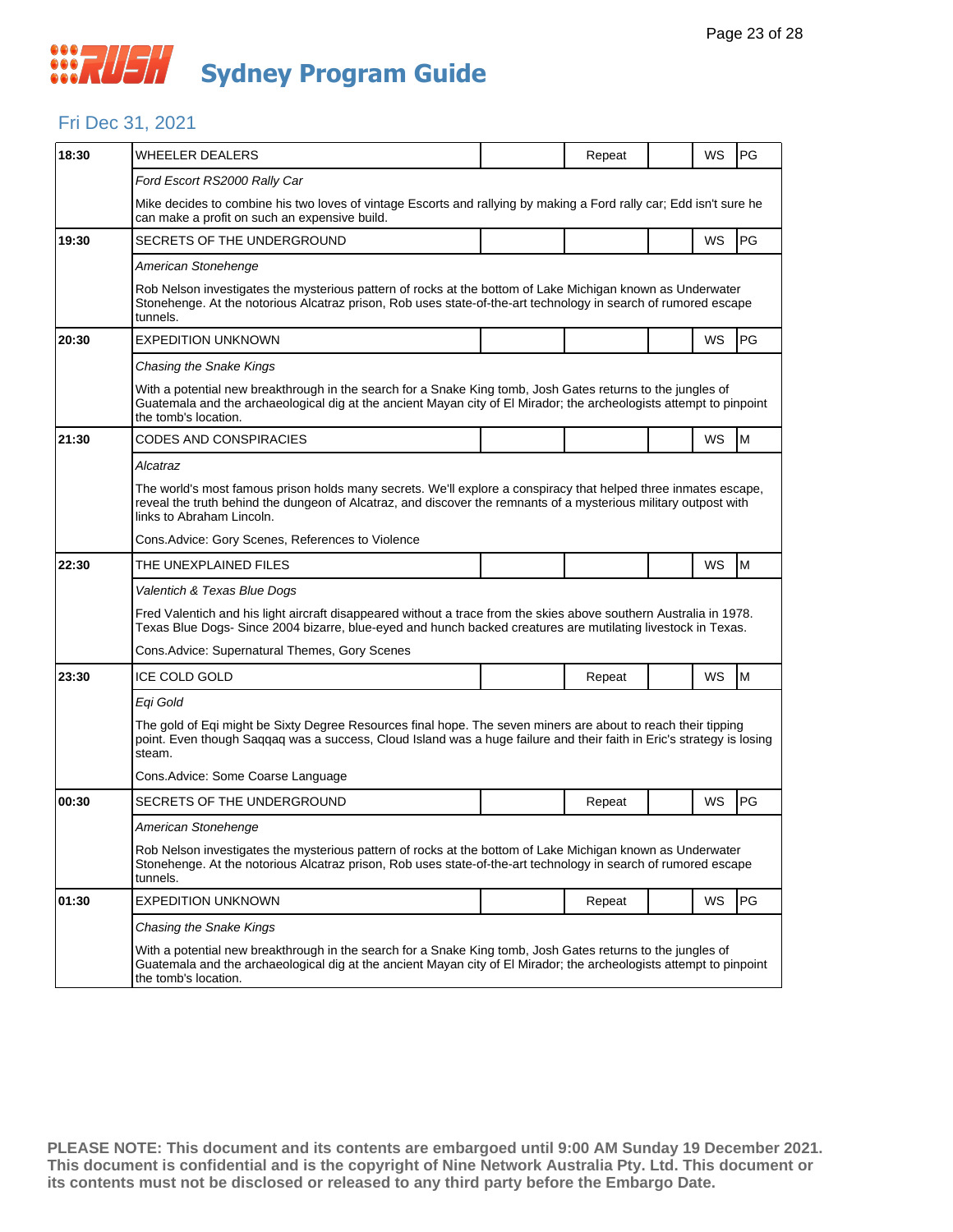

#### Fri Dec 31, 2021

| 02:30 | <b>CODES AND CONSPIRACIES</b>                                                                                                                                                                                                                                    |  | Repeat |  | WS | M  |  |  |  |
|-------|------------------------------------------------------------------------------------------------------------------------------------------------------------------------------------------------------------------------------------------------------------------|--|--------|--|----|----|--|--|--|
|       | Alcatraz                                                                                                                                                                                                                                                         |  |        |  |    |    |  |  |  |
|       | The world's most famous prison holds many secrets. We'll explore a conspiracy that helped three inmates escape,<br>reveal the truth behind the dungeon of Alcatraz, and discover the remnants of a mysterious military outpost with<br>links to Abraham Lincoln. |  |        |  |    |    |  |  |  |
|       | Cons. Advice: Gory Scenes, References to Violence                                                                                                                                                                                                                |  |        |  |    |    |  |  |  |
| 03:30 | <b>KINDIG CUSTOMS</b>                                                                                                                                                                                                                                            |  | Repeat |  | WS | PG |  |  |  |
|       | Why Haul Hay When You Can Haul Ass?                                                                                                                                                                                                                              |  |        |  |    |    |  |  |  |
|       | A 1953 Chevy and a 1965 Galaxie are featured.                                                                                                                                                                                                                    |  |        |  |    |    |  |  |  |
|       | Cons. Advice: Mild Coarse Language                                                                                                                                                                                                                               |  |        |  |    |    |  |  |  |
| 04:30 | <b>GARAGE SOUAD</b>                                                                                                                                                                                                                                              |  | Repeat |  | WS | PG |  |  |  |
|       | 64 GTO                                                                                                                                                                                                                                                           |  |        |  |    |    |  |  |  |
|       | A 1964 Pontiac GTO means the world to this family, having belonged to their late husband and father, but they<br>haven't had the time or know how to maintain it.                                                                                                |  |        |  |    |    |  |  |  |
|       | Cons. Advice: Mild Coarse Language                                                                                                                                                                                                                               |  |        |  |    |    |  |  |  |
| 05:00 | SECRETS OF THE UNDERGROUND                                                                                                                                                                                                                                       |  | Repeat |  | WS | PG |  |  |  |
|       | American Stonehenge                                                                                                                                                                                                                                              |  |        |  |    |    |  |  |  |
|       | Rob Nelson investigates the mysterious pattern of rocks at the bottom of Lake Michigan known as Underwater<br>Stonehenge. At the notorious Alcatraz prison, Rob uses state-of-the-art technology in search of rumored escape<br>tunnels.                         |  |        |  |    |    |  |  |  |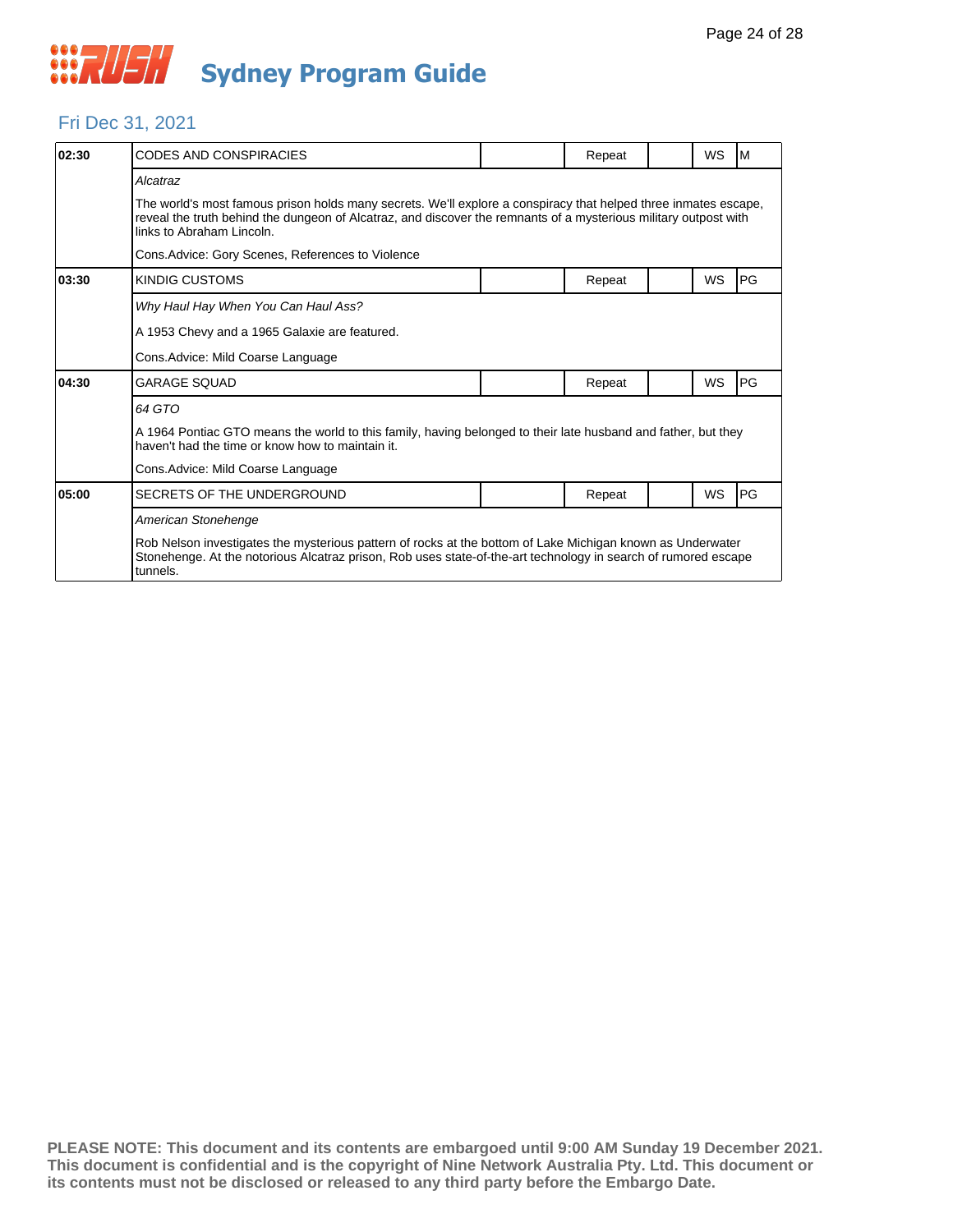## **WAUSH Sydney Program Guide**

#### Sat Jan 1, 2022

| 06:00 | SALVAGE HUNTERS                                                                                                                                                                                                                          |  | Repeat | WS        | G         |  |  |
|-------|------------------------------------------------------------------------------------------------------------------------------------------------------------------------------------------------------------------------------------------|--|--------|-----------|-----------|--|--|
|       | Meet modern-day treasure hunter Drew Pritchard. With demanding customers, high turnover, and one of the biggest<br>salvage yards in the UK, Drew is constantly on the road in search of derelict gems and for forgotten remnants.        |  |        |           |           |  |  |
| 07:00 | OVERHAULIN'                                                                                                                                                                                                                              |  | Repeat | WS        | PG        |  |  |
|       | Overhaulin' Bumrush                                                                                                                                                                                                                      |  |        |           |           |  |  |
|       | A team of ace mechanics and designers transforms mundane or even junky autos into unique custom cars under<br>the watchful eye of auto design legend Chip Foose.                                                                         |  |        |           |           |  |  |
| 08:00 | WHEELER DEALERS                                                                                                                                                                                                                          |  | Repeat | WS        | PG        |  |  |
|       | Messerschmitt KR200                                                                                                                                                                                                                      |  |        |           |           |  |  |
|       | This iconic three-wheeler is about to celebrate its 60th birthday and the boys see a chance to take advantage; the<br>duo is looking to sell this tiny car for mega money.                                                               |  |        |           |           |  |  |
| 09:00 | TANKED                                                                                                                                                                                                                                   |  |        | <b>WS</b> | <b>PG</b> |  |  |
|       | Pen and Teller Monkey Magic                                                                                                                                                                                                              |  |        |           |           |  |  |
|       | Wayde and Brett drop in on world-famous magicians Penn and Teller, who want a tank built in honor of their 40th<br>anniversary together. The double-sided tank will reside in their quirky backstage Monkey Room.                        |  |        |           |           |  |  |
| 10:00 | GARAGE SQUAD                                                                                                                                                                                                                             |  | Repeat | WS        | <b>PG</b> |  |  |
|       | Freeing A Ford F3                                                                                                                                                                                                                        |  |        |           |           |  |  |
|       | After sitting in a barn for 47 years, a farm family tries to save their grandfather's cherished 1950 Ford F3 pickup<br>truck.                                                                                                            |  |        |           |           |  |  |
|       | Cons. Advice: Mild Coarse Language                                                                                                                                                                                                       |  |        |           |           |  |  |
| 11:00 | <b>SALVAGE HUNTERS</b>                                                                                                                                                                                                                   |  | Repeat | WS        | G         |  |  |
|       | Meet modern-day treasure hunter Drew Pritchard. With demanding customers, high turnover, and one of the biggest<br>salvage yards in the UK, Drew is constantly on the road in search of derelict gems and for forgotten remnants.        |  |        |           |           |  |  |
| 12:00 | GARAGE SQUAD                                                                                                                                                                                                                             |  | Repeat | <b>WS</b> | <b>PG</b> |  |  |
|       | 63 Lincoln Convertible                                                                                                                                                                                                                   |  |        |           |           |  |  |
|       | Owning a 1963 Lincoln Convertible is a fantasy become reality for one dedicated owner, but with a laundry list of<br>repairs it's clear he's in way over his head.                                                                       |  |        |           |           |  |  |
|       | Cons.Advice: Mild Coarse Language                                                                                                                                                                                                        |  |        |           |           |  |  |
| 12:30 | TREASURE QUEST SNAKE ISLAND                                                                                                                                                                                                              |  | Repeat | WS        | <b>PG</b> |  |  |
|       | Death Road To Fortune                                                                                                                                                                                                                    |  |        |           |           |  |  |
|       | A landslide and the infamous Death Road put the treasure hunters in life-threatening danger while chasing a two-<br>billion-dollar fortune.                                                                                              |  |        |           |           |  |  |
|       | Cons. Advice: Mild Coarse Language, Scary Scenes                                                                                                                                                                                         |  |        |           |           |  |  |
| 13:30 | SECRETS OF THE UNDERGROUND                                                                                                                                                                                                               |  | Repeat | WS        | PG        |  |  |
|       | American Stonehenge                                                                                                                                                                                                                      |  |        |           |           |  |  |
|       | Rob Nelson investigates the mysterious pattern of rocks at the bottom of Lake Michigan known as Underwater<br>Stonehenge. At the notorious Alcatraz prison, Rob uses state-of-the-art technology in search of rumored escape<br>tunnels. |  |        |           |           |  |  |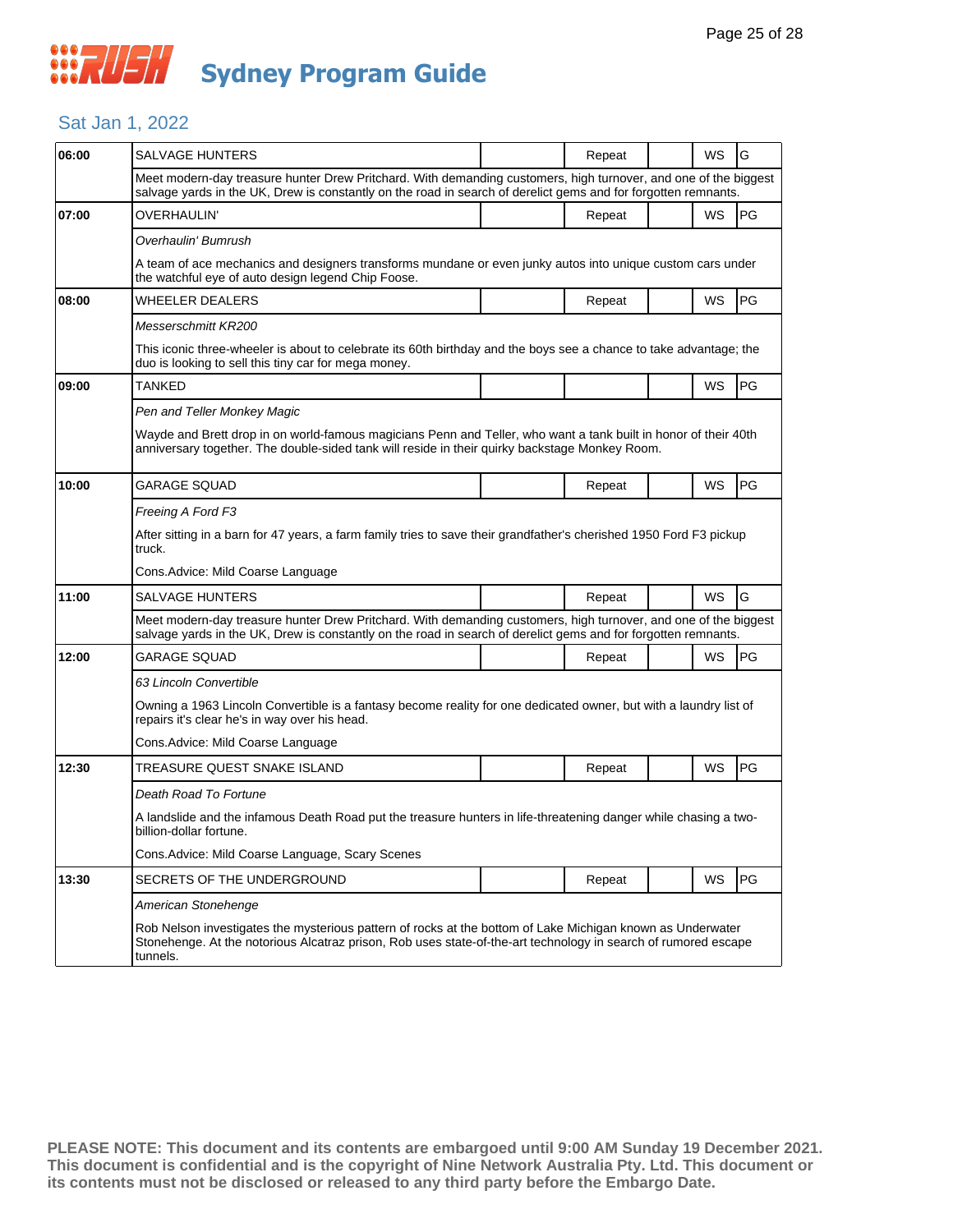#### Sat Jan 1, 2022

| 14:30 | WHEELER DEALERS                                                                                                                                                                                                          |  | Repeat |  | <b>WS</b> | PG |  |
|-------|--------------------------------------------------------------------------------------------------------------------------------------------------------------------------------------------------------------------------|--|--------|--|-----------|----|--|
|       | Messerschmitt KR200                                                                                                                                                                                                      |  |        |  |           |    |  |
|       | This iconic three-wheeler is about to celebrate its 60th birthday and the boys see a chance to take advantage; the<br>duo is looking to sell this tiny car for mega money.                                               |  |        |  |           |    |  |
| 15:30 | OVERHAULIN'                                                                                                                                                                                                              |  | Repeat |  | WS        | PG |  |
|       | Overhaulin' Bumrush                                                                                                                                                                                                      |  |        |  |           |    |  |
|       | A team of ace mechanics and designers transforms mundane or even junky autos into unique custom cars under<br>the watchful eye of auto design legend Chip Foose.                                                         |  |        |  |           |    |  |
| 16:30 | TANKED                                                                                                                                                                                                                   |  | Repeat |  | WS        | PG |  |
|       | Pen and Teller Monkey Magic                                                                                                                                                                                              |  |        |  |           |    |  |
|       | Wayde and Brett drop in on world-famous magicians Penn and Teller, who want a tank built in honor of their 40th<br>anniversary together. The double-sided tank will reside in their quirky backstage Monkey Room.        |  |        |  |           |    |  |
| 17:30 | <b>IRON RESURRECTION</b>                                                                                                                                                                                                 |  | Repeat |  | <b>WS</b> | PG |  |
|       | Power-Infused Impala                                                                                                                                                                                                     |  |        |  |           |    |  |
|       | Joe can hardly believe his luck when he finds a pristine '62 Impala owned by a customer who wants to cut it up and<br>strip it back; everything comes to a halt when money troubles threaten to leave this job in limbo. |  |        |  |           |    |  |
|       | Cons.Advice: Mild Coarse Language                                                                                                                                                                                        |  |        |  |           |    |  |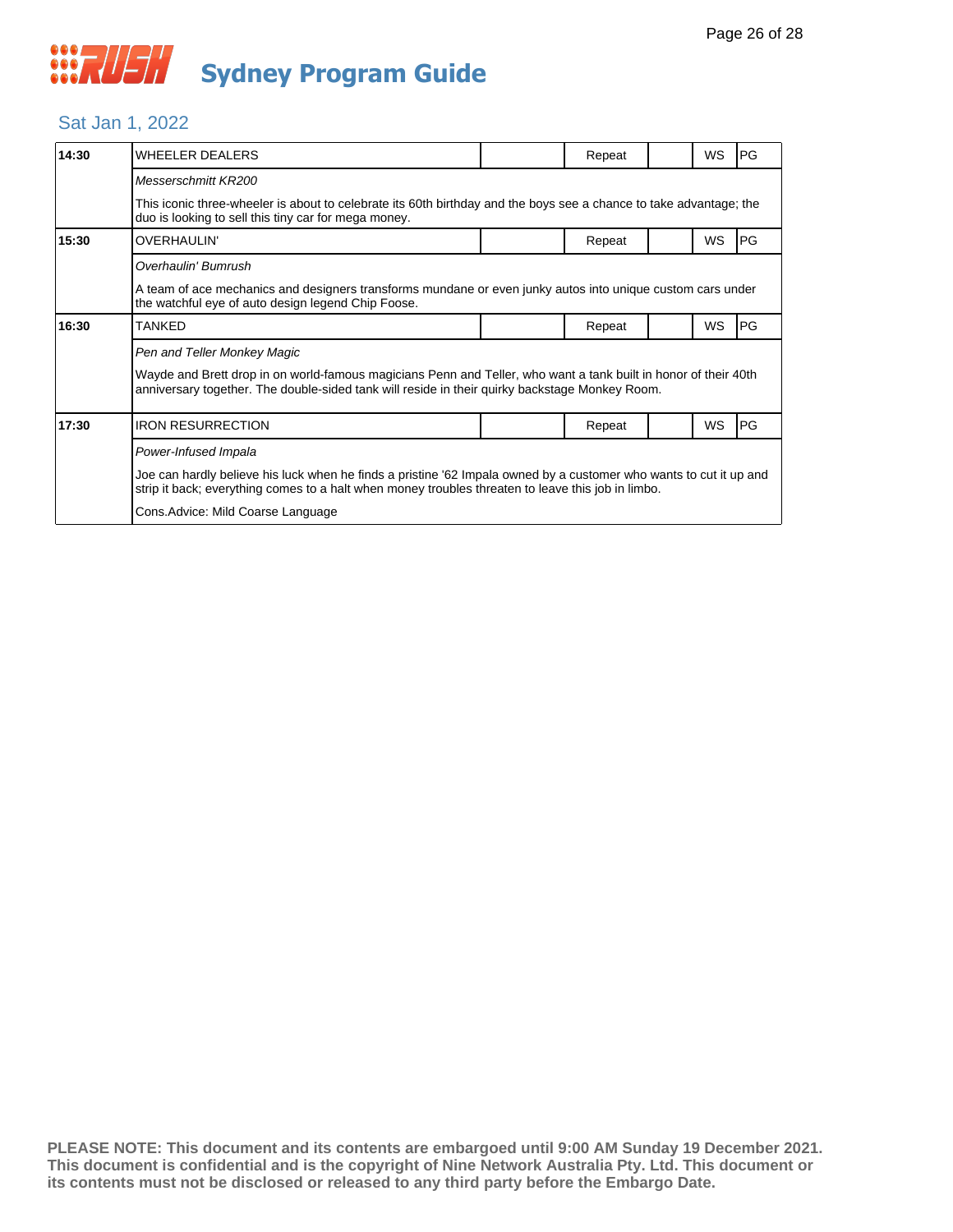#### Sat Jan 1, 2022

| 18:30 | <b>EXPEDITION UNKNOWN</b>                                                                                                                                                                                                                                  |  | Repeat |  | WS        | PG |  |  |  |
|-------|------------------------------------------------------------------------------------------------------------------------------------------------------------------------------------------------------------------------------------------------------------|--|--------|--|-----------|----|--|--|--|
|       | Chasing the Snake Kings                                                                                                                                                                                                                                    |  |        |  |           |    |  |  |  |
|       | With a potential new breakthrough in the search for a Snake King tomb, Josh Gates returns to the jungles of<br>Guatemala and the archaeological dig at the ancient Mayan city of El Mirador; the archeologists attempt to pinpoint<br>the tomb's location. |  |        |  |           |    |  |  |  |
| 19:30 | ALASKAN BUSH PEOPLE                                                                                                                                                                                                                                        |  |        |  | WS        | M  |  |  |  |
|       | The Big Push                                                                                                                                                                                                                                               |  |        |  |           |    |  |  |  |
|       | In the season finale, the Brown siblings struggle to finish their ambitious homesites as the ground begins to freeze.<br>Later, the Wolfpack gets the call that Rhain-Alisha has gone into labor and races to the birth of baby Eli.                       |  |        |  |           |    |  |  |  |
|       | Cons. Advice: Mature Themes, Hunting Violence                                                                                                                                                                                                              |  |        |  |           |    |  |  |  |
| 20:30 | ALASKA: THE LAST FRONTIER                                                                                                                                                                                                                                  |  |        |  | WS        | M  |  |  |  |
|       | The Day the Homestead Almost Died                                                                                                                                                                                                                          |  |        |  |           |    |  |  |  |
|       | The Kilchers kick off a complete homestead overhaul; blindsided by a massive snowstorm, the family uses every<br>piece of heavy machinery in their arsenal to ensure the survival of future generations.                                                   |  |        |  |           |    |  |  |  |
|       | Cons. Advice: Hunting Violence                                                                                                                                                                                                                             |  |        |  |           |    |  |  |  |
| 21:30 | <b>GAME OF STONES</b>                                                                                                                                                                                                                                      |  | Repeat |  | WS        | M  |  |  |  |
|       | Himalayan Motherlode                                                                                                                                                                                                                                       |  |        |  |           |    |  |  |  |
|       | Don and his crew risk run-ins with armed drug traffickers as they trek the snowy Silk Road into the Himalayas on a<br>quest for a cache of rare beryl stones.                                                                                              |  |        |  |           |    |  |  |  |
|       | Cons. Advice: Some Coarse Language                                                                                                                                                                                                                         |  |        |  |           |    |  |  |  |
| 22:30 | <b>BERING SEA GOLD</b>                                                                                                                                                                                                                                     |  | Repeat |  | WS        | M  |  |  |  |
|       | Penny Dreadful                                                                                                                                                                                                                                             |  |        |  |           |    |  |  |  |
|       | Emily saves Zeke from a generator fire; Kris strikes a bargain with the last willing claim owner in Nome; George<br>loses his ace diver and brings his son, Landen, up to dredge in the dangerous Bering Sea.                                              |  |        |  |           |    |  |  |  |
|       | Cons. Advice: Some Coarse Language, Some Violence                                                                                                                                                                                                          |  |        |  |           |    |  |  |  |
| 23:30 | ALASKAN BUSH PEOPLE                                                                                                                                                                                                                                        |  | Repeat |  | WS        | M  |  |  |  |
|       | The Big Push                                                                                                                                                                                                                                               |  |        |  |           |    |  |  |  |
|       | In the season finale, the Brown siblings struggle to finish their ambitious homesites as the ground begins to freeze.<br>Later, the Wolfpack gets the call that Rhain-Alisha has gone into labor and races to the birth of baby Eli.                       |  |        |  |           |    |  |  |  |
|       | Cons.Advice: Mature Themes, Hunting Violence                                                                                                                                                                                                               |  |        |  |           |    |  |  |  |
| 00:30 | ALASKA: THE LAST FRONTIER                                                                                                                                                                                                                                  |  | Repeat |  | <b>WS</b> | M  |  |  |  |
|       | The Day the Homestead Almost Died                                                                                                                                                                                                                          |  |        |  |           |    |  |  |  |
|       | The Kilchers kick off a complete homestead overhaul; blindsided by a massive snowstorm, the family uses every<br>piece of heavy machinery in their arsenal to ensure the survival of future generations.                                                   |  |        |  |           |    |  |  |  |
|       | Cons. Advice: Hunting Violence                                                                                                                                                                                                                             |  |        |  |           |    |  |  |  |
| 01:30 | <b>TANKED</b>                                                                                                                                                                                                                                              |  | Repeat |  | WS        | PG |  |  |  |
|       | Pen and Teller Monkey Magic                                                                                                                                                                                                                                |  |        |  |           |    |  |  |  |
|       | Wayde and Brett drop in on world-famous magicians Penn and Teller, who want a tank built in honor of their 40th<br>anniversary together. The double-sided tank will reside in their quirky backstage Monkey Room.                                          |  |        |  |           |    |  |  |  |